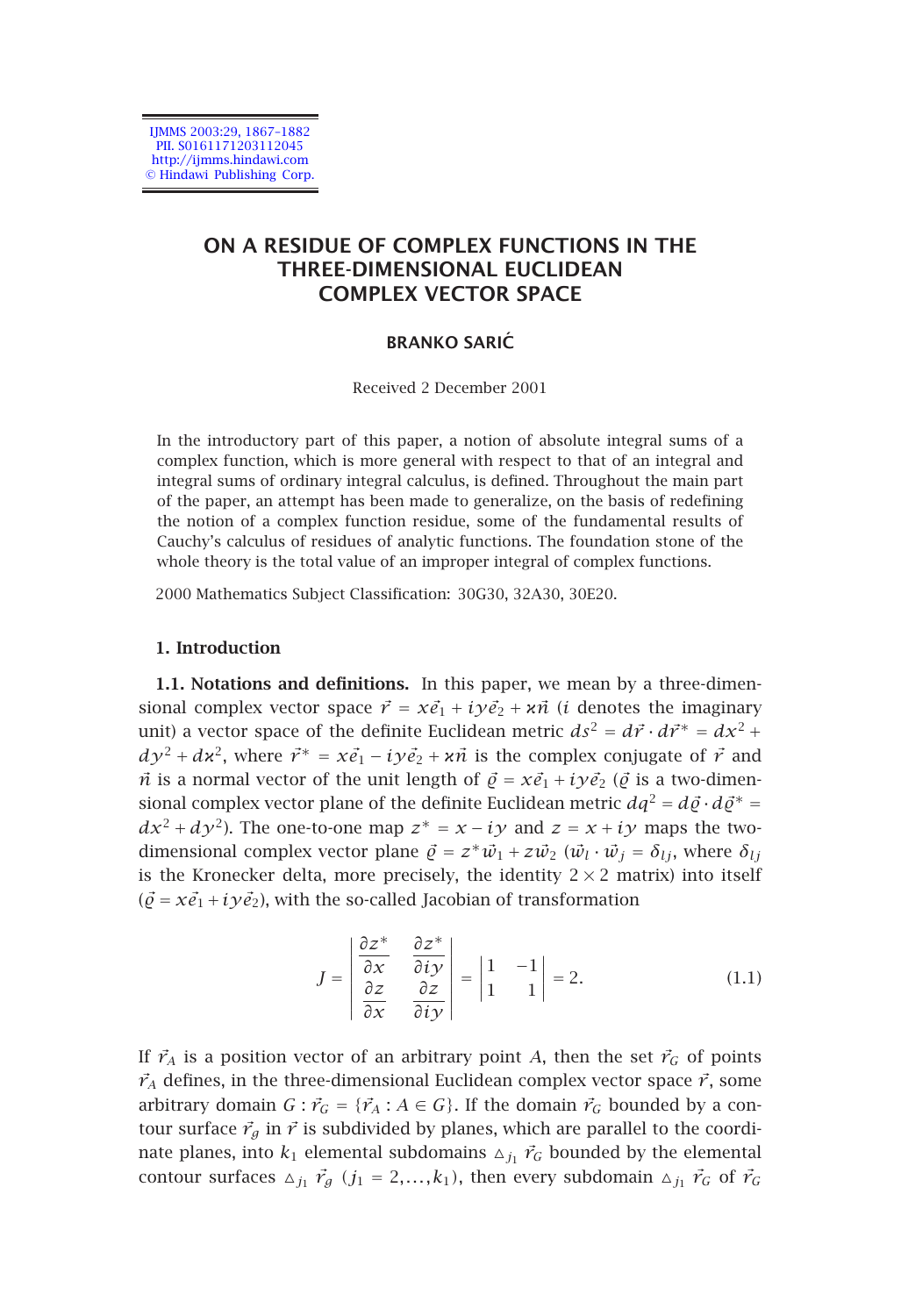can be further subdivided into new subdomains  $\Delta_{j_1,j_2}$   $\vec{r}_G$  ( $j_2 = 2,...,k_2$ ). (If an infinite process of a subdivision of the domain  $\vec{r}_G$  in  $\vec{r}$  leads to any point  $\vec{r}_N$  of  $\vec{r}_G$ :  $\lim_{n\to+\infty} \Delta_{j_1,\dots,j_n}$   $\vec{r}_G = \vec{r}_N$ , then the subdivision  $D_n \vec{r}_G$  is said to be an evenly spaced one.) Let  $\Delta_{j_1,\dots,j_n}$  *σ* and  $\Delta_{j_1,\dots,j_n}$  *v* denote numerous measures of an area of  $\Delta_{j_1,\dots,j_n}$   $\vec{r}_g$  and a volume of  $\Delta_{j_1,\dots,j_n}$   $\vec{r}_G$ , respectively. Then  $d_{\vec{r}_N} v = \lim_{n \to +\infty} \Delta_{j_1,\dots,j_n} v = 0$  and  $d_{\vec{r}_N} \vec{\sigma} = \lim_{n \to +\infty} \vec{n}_{\vec{r}_{\Delta_{j_1,\dots,j_n} \vec{r}_g}} \Delta_{j_1,\dots,j_n} \sigma = \vec{0}$  $(\vec{n}_{\vec{r}_{\Delta_{j_1,\dots,j_n},\vec{r}_g}})$  is a normal vector of the unit length of  $\Delta_{j_1,\dots,j_n}, \vec{r}_g$  at an arbitrary point  $\vec{r}_{\Delta_{j_1,\dots,j_n}\vec{r}_g}$  are an infinitesimal volume element and an infinitesimal surface element at a point  $\vec{r}_N$  of the domain  $\vec{r}_G$ , respectively.

Since vectors  $\Delta_{\vec{r}_{\Delta_{j_1,\dots,j_n}\vec{r}_{g}}}$   $\vec{\sigma} = \vec{n}_{\vec{r}_{\Delta_{j_1,\dots,j_n}\vec{r}_{g}}}$   $\Delta_{j_1,\dots,j_n}$   $\sigma$ , at an arbitrary point  $\vec{r}_{\Delta_{j_1,...,j_n}\vec{r}_{g}}$  of a part of the elemental contour surface  $_{\Delta_{j_1,...,j_n}}\vec{r}_{g}$  separating two elemental subdomains, have opposite orientations, for every evenly spaced subdivision:

$$
D_n \vec{r}_G = \{ \Delta_{j_1,\dots,j_l} \vec{r}_G : j_l = 2,\dots,k_l \ (l = 1,2,\dots,n) \}
$$
 (1.2)

of  $\vec{r}_G$  bounded by  $\vec{r}_g$ , it follows that

$$
\lim_{n \to +\infty} \sum_{j_1=2}^{k_1} \sum_{j_2=2}^{k_2} \cdots \sum_{j_n=2}^{k_n} \Delta_{\vec{r}_{\Delta_{j_1,\dots,j_n},\vec{r}_{\beta}}} \vec{\sigma} = \sum_{\vec{r}_N \in \vec{r}_{\beta}} d_{\vec{r}_N} \vec{\sigma}.
$$
 (1.3)

The infinite sum  $\sum_{\vec{r}_N\in\vec{r}_g}d_{\vec{r}_N}\vec{\sigma}$  of zero vectors  $\sum_{\vec{r}_N\in\vec{r}_g}d_{\vec{r}_N}\vec{\sigma}=\vec{0}\times\infty,$  as an indefinite expression, in this acute case reduces to the vector  $\vec{P}$  whose intensity is equal to the area of  $\vec{r_g}$ :  $\sum_{\vec{r_N} \in \vec{r_g}} d_{\vec{r_N}} \vec{\sigma} = \vec{P}$ .

For an arbitrary scalar-valued function  $f(\vec{r})$  defined and bounded on the domain  $\vec{r}_G$  of the three-dimensional Euclidean complex vector space  $\vec{r}$ , the following holds:

$$
\lim_{n \to +\infty} \sum_{j_1=2}^{k_1} \sum_{j_2=2}^{k_2} \cdots \sum_{j_n=2}^{k_n} f(\vec{r}_{\Delta_{j_1,\dots,j_n},\vec{r}_g}) \Delta_{\vec{r}_{\Delta_{j_1,\dots,j_n},\vec{r}_g}} \vec{\sigma} = \sum_{\vec{r}_N \in \vec{r}_g} f(\vec{r}_N) d_{\vec{r}_N} \vec{\sigma}, \quad (1.4)
$$

where  $f(\vec{r}_{\Delta_{j_1,\dots,j_n},\vec{r}_g})$  are values of  $f(\vec{r})$  at arbitrary points of parts of the elemental contour surfaces  $\Delta_{j_1,\dots,j_n}$   $\vec{r}_g$  separating two elemental subdomains, as well as at arbitrary points of  $\Delta_{j_1,\dots,j_n}$   $\vec{r}_g$  belonging to  $\vec{r}_g$ . If  $f(\vec{r})$  is a Riemannintegrable function over the domain  $\vec{r}_G$ , then for any evenly spaced subdivision  $D_n \vec{r}_G$  of  $\vec{r}_G$  and any choice of points  $\vec{r}_{\Delta_i}$ <sub>*i,,,,,jn*  $\vec{r}_g$ , there exists a unique limiting</sub> value

$$
\lim_{n \to +\infty} \sum_{j_1=2}^{k_1} \sum_{j_2=2}^{k_2} \cdots \sum_{j_n=2}^{k_n} f\left(\vec{r}_{\Delta_{j_1,\dots,j_n}\vec{r}_{g}}\right) \Delta_{\vec{r}_{\Delta_{j_1,\dots,j_n}\vec{r}_{g}}} \vec{\sigma} = \iint_{\vec{r}_{g}}^{\circ} f(\vec{r}) d\vec{\sigma}.
$$
 (1.5)

The symbol  $\iint_{\vec{r}_g}^{\circ}$  denotes an integration over the closed contour surface  $\vec{r}_g$ , in this case in the positive mathematical direction.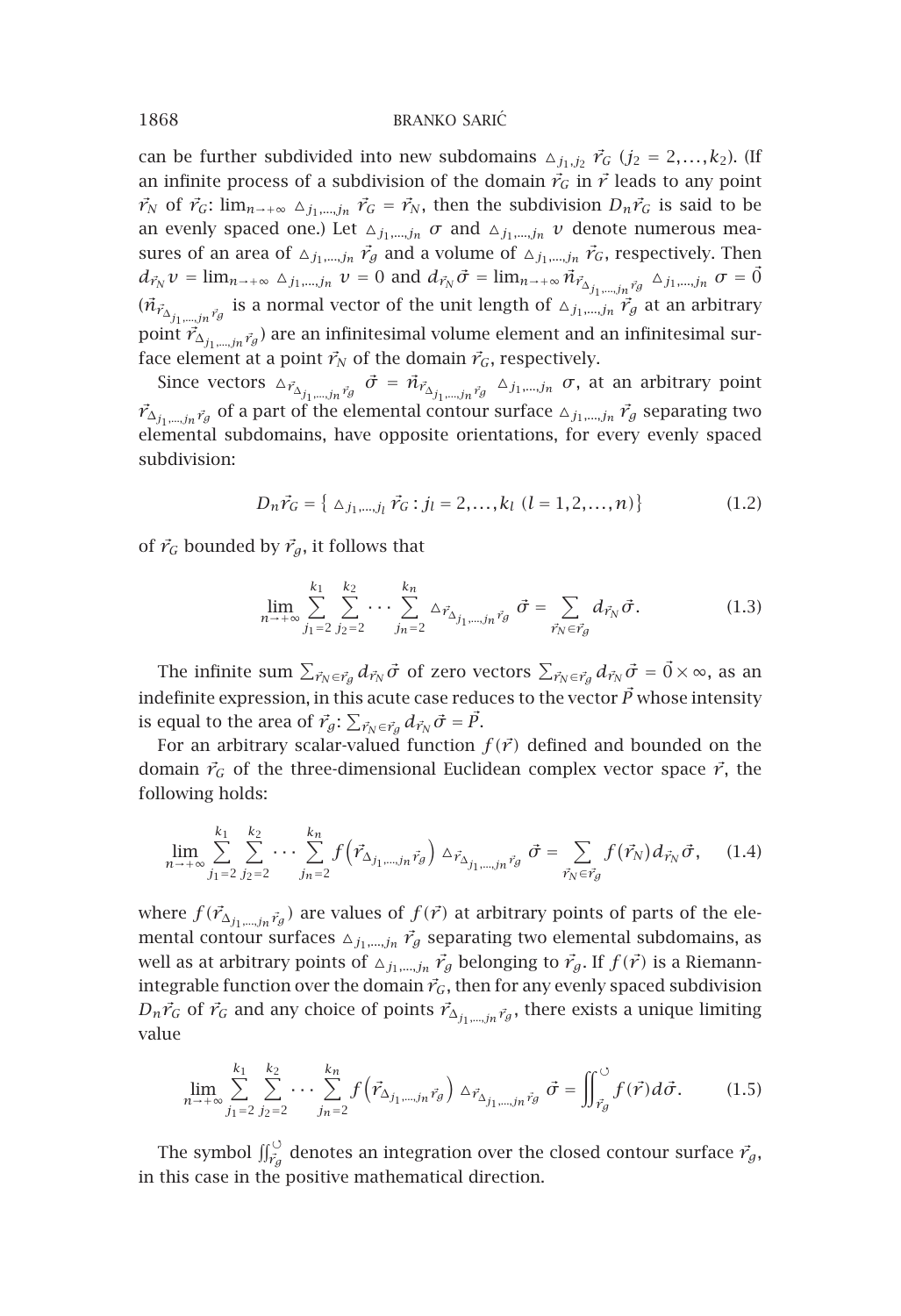#### <span id="page-2-0"></span>ON A RESIDUE OF COMPLEX FUNCTIONS ... 1869

To sum up, for a function  $f(\vec{r})$ , which is Riemann-integrable over  $\vec{r}_G$ , the infinite sum of zero vectors  $\sum_{\vec{r}_N\in\vec{r}_g}f(\vec{r}_N)d_{\vec{r}_N}\vec{\sigma}=\infty\times\vec{0}$ , as an indefinite expression, is just equal to the integral of  $f(\vec{r})$ 

$$
\sum_{\vec{r}_N \in \vec{r}_g} f(\vec{r}_N) d_{\vec{r}_N} \vec{\sigma} = \iint_{\vec{r}_g}^{\circ} f(\vec{r}) d\vec{\sigma}.
$$
 (1.6)

Accordingly, we are able to redefine, more exactly, to generalize the notion of Riemann integral sums as follows.

**DEFINITION 1.1.** Absolute integral sums of a scalar-valued function  $f(\vec{r})$ , defined on the domain  $\vec{r}_G$  bounded by a contour surface  $\vec{r}_g$  in the three-dimensional Euclidean complex vector space  $\vec{r}$ , are by definition

$$
\sum_{\vec{r}_N \in \vec{r}_g} f(\vec{r}_N) d_{\vec{r}_N} \vec{\sigma}, \qquad \sum_{\vec{r}_N \in \vec{r}_G} f(\vec{r}_N) d_{\vec{r}_N} \nu.
$$
 (1.7)

**DEFINITION 1.2.** Absolute integral sums of a vector-valued function  $\vec{F}(\vec{r})$ , defined on the domain  $\vec{r}_G$  bounded by a contour surface  $\vec{r}_g$  in the three-dimensional Euclidean complex vector space  $\vec{r}$ , are by definition

$$
\sum_{\vec{r}_N \in \vec{r}_g} \vec{F}(\vec{r}_N) \cdot d_{\vec{r}_N} \vec{\sigma}, \qquad \sum_{\vec{r}_N \in \vec{r}_g} d_{\vec{r}_N} \vec{\sigma} \times \vec{F}(\vec{r}_N),
$$
\n
$$
\sum_{\vec{r}_N \in \vec{r}_G} \vec{F}(\vec{r}_N) d_{\vec{r}_N} v.
$$
\n(1.8)

**1.2. The purpose of the paper.** Thus far, little attention has apparently been paid to the general case in which functions of a complex variable have an infinity of singularities. But in various applications, for example, in [1, 3], it was essential to analyze, on the basis of the residual calculus theory, this class of functions, so that the goal of this paper is to establish a general theory of resid[ua](#page-15-0)[l c](#page-15-1)alculus whose res[ult](#page-15-2)s would be slightly [m](#page-15-2)ore general in comparison with the fundamental results of Cauchy's calculus of residues. Since functions, which are regular ones in an extended complex plane except at infinitely but countable many points, do not belong to the functional space of either analytic or nonanalytic functions, it follows that the notion of a residue of the class of the aforementioned functions cannot be defined in the same way as was done in the case of a class of analytic as well as nonanalytic functions. Accordingly, it is necessary to redefine the notion of a complex function residue, more precisely, to generalize it. This notion, as is well known, was first generalized by Poor [4, 5] (taken over from [3]), see, for example, [3, Definitions 1 and 2, pages 38–39].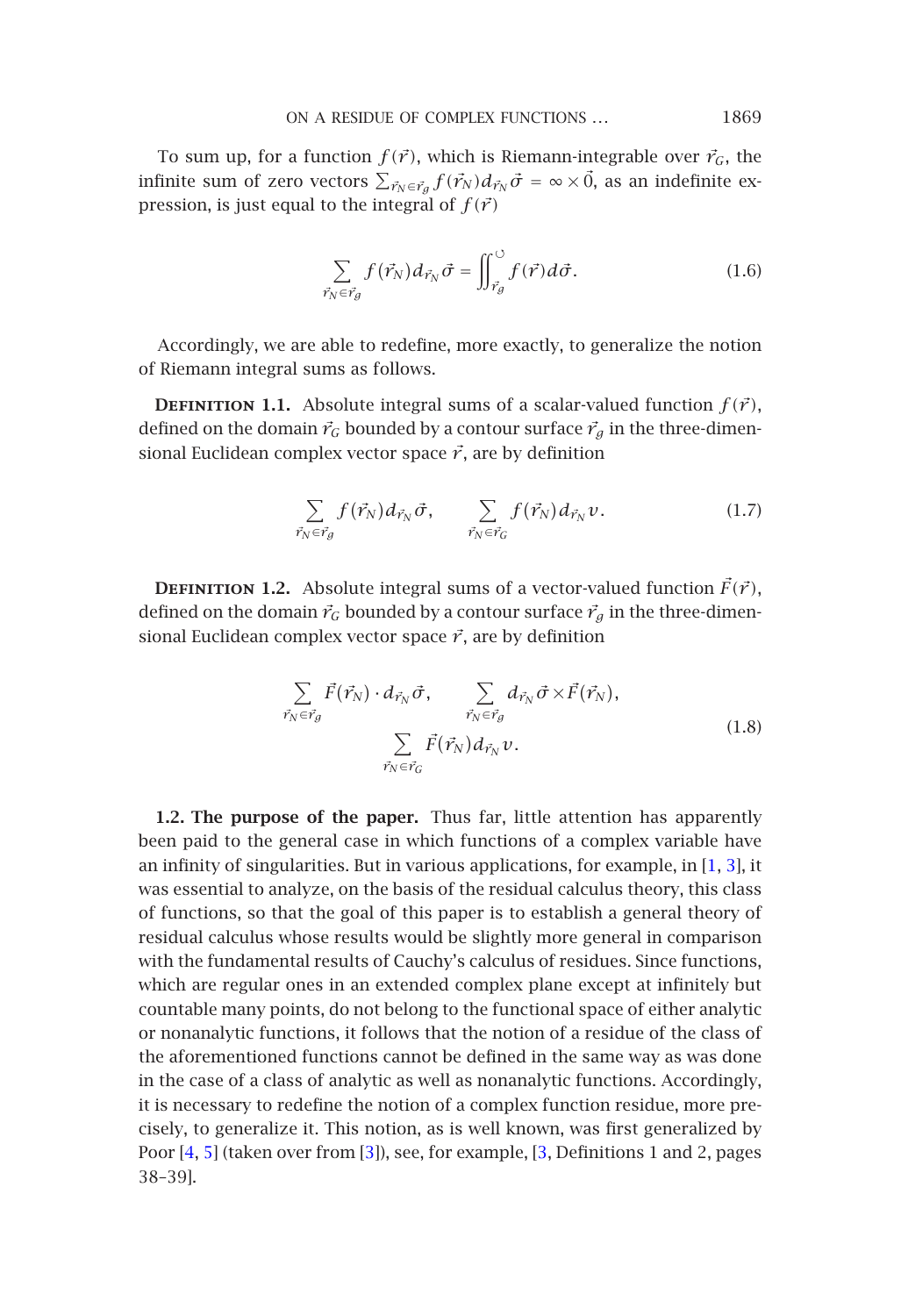**1.3. The outlin[e o](#page-15-3)f the rest of the paper.** In Section 2.1, we will define, on the basis of the definitions from the introductory part of the paper, a spatial differentiability of a complex function. Our variant of the spatial derivative of a complex function will turn out to be very convenient in defining a residue of this general class of functions as it was done in Section 2.2. We define a potential of a point with respect to a contour surface of integration. Thereafter, in the same subsection, we define a total value of an improper integral as a sum of Cauchy's principal value and Jordan's singular value. Note, as peculiarity, that the total value of an improper integral is not a unique defined value in the general case [6]. This subsection ends with an example that illustrates a notion of a singular-analytic function.

### <span id="page-3-1"></span>**2. Main results**

**2.1. On spatial differentiability of a complex function.** Let  $f(\vec{r})$  be an arbitrary uniform scalar-valued function defined on some domain  $\vec{r}_G$  of the threedimensional Euclidean complex vector space  $\vec{r} = \vec{\varrho} + \varkappa \vec{n}$  as an ambient space of the two-dimensional Euclidean complex vector space  $\vec{\varrho}$ . The following definition is an obvious consequence of the integral equality from the definition of the spatial derivative of  $f(\vec{r})$ , see, for example, [2, Definition 2, page 291].

**DEFINITION 2.1.** A scalar-valued function  $f(\vec{r})$  is spatially differentiable over the domain  $\vec{r}_G$  bounded by a contour surface  $\vec{r}_g$  in the three-dimensional Euclidean complex vector space  $\vec{r}$  if and only if, for every evenly spaced subdivision  $D_n \vec{r}_G$  and every elemental subdomain  $\Delta_{j_1,\dots,j_n} \vec{r}_G$  of  $\vec{r}_G$ , the sequence of reduced absolute integral sums:

<span id="page-3-0"></span>
$$
\vec{A}_{\Delta_{j_1,\dots,j_n} \vec{r}_{\beta}} = \frac{1}{\Delta_{j_1,\dots,j_n} v} \sum_{\vec{r}_N \in \Delta_{j_1,\dots,j_n} \vec{r}_{\beta}} f(\vec{r}_N) d_{\vec{r}_N} \vec{\sigma}
$$
(2.1)

converges to

$$
\lim_{\vec{r}_g \to \vec{r}_N} \frac{1}{V} \sum_{\vec{r}_N \in \vec{r}_g} f(\vec{r}_N) d_{\vec{r}_N} \vec{\sigma} = \lim_{n \to +\infty} \vec{A}_{\Delta_{j_1,\dots,j_n} \vec{r}_g} = \vec{A}_{\vec{r}_N},
$$
\n(2.2)

where  $V = \sum_{\vec{r}_N \in \vec{r}_G} d_{\vec{r}_N} v$ .

The domain  $\vec{r}_G$  in the three-dimensional Euclidean complex vector space  $\vec{r}$ , such that at all points of  $\vec{r}_G$ , a scalar-valued function  $f(\vec{r})$  is spatially differentiable, is a regular domain of  $f(\vec{r})$ . The points  $\vec{r}_N$  in  $\vec{r}$ , at which  $f(\vec{r})$  is not differentiable, are singular points of  $f(\vec{r})$ , and the domain  $\vec{r}_G$ , such that  $f(\vec{r})$  is differentiable almost everywhere over  $\vec{r}_G$ , is a singular domain of  $f(\vec{r})$ . The singular points  $\vec{r}_N$  of  $\vec{r}_G$ , at which  $f(\vec{r})$  is bounded, are apparent singular points of  $f(\vec{r})$ . The singular domain  $\vec{r}_G$ , such that  $f(\vec{r})$  is bounded on  $\vec{r}_G$ , is an apparent singular domain of  $f(\vec{r})$ .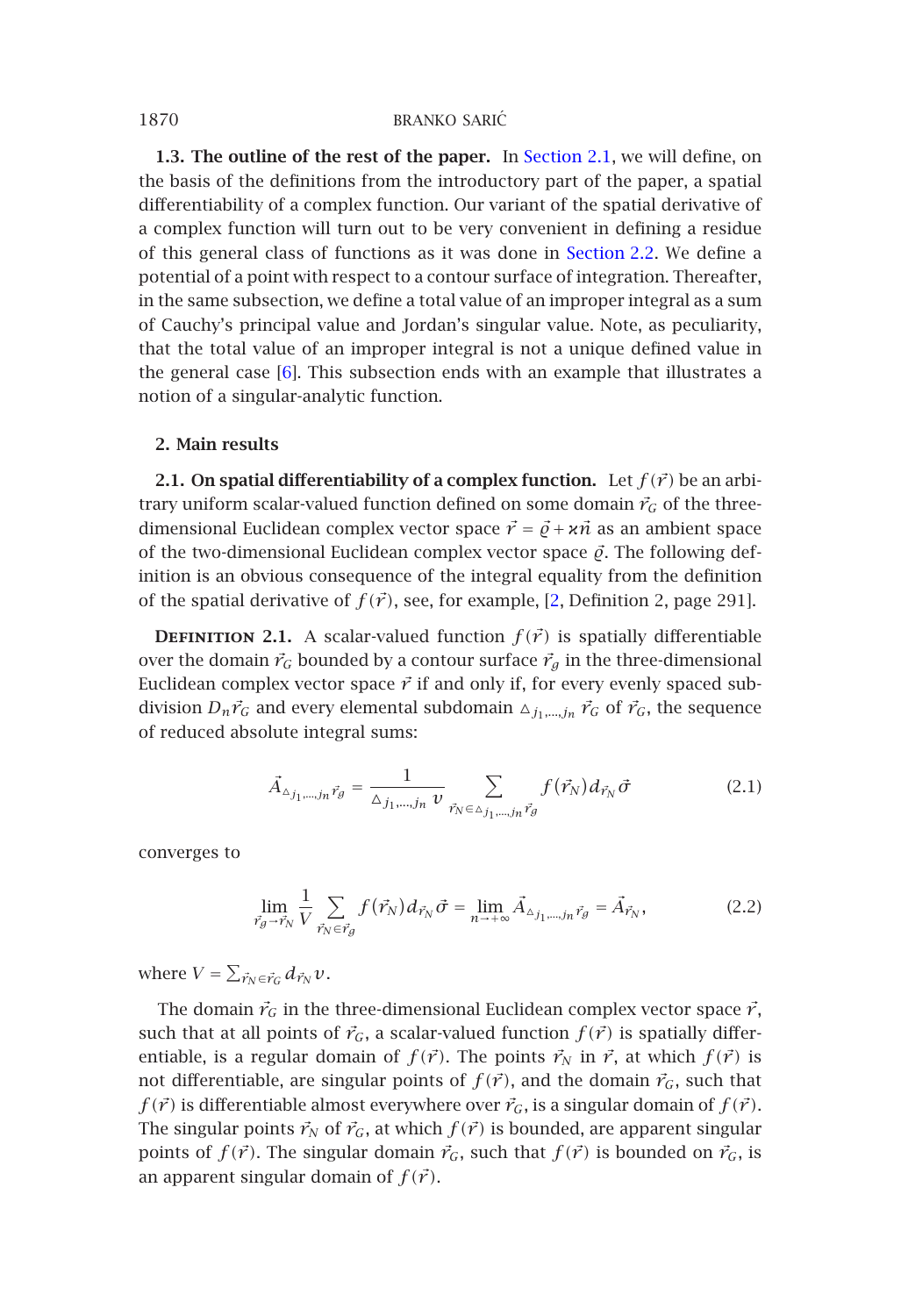ON A RESIDUE OF COMPLEX FUNCTIONS *...* 1871

If  $f(\vec{r})$  is spatially differentiable over  $\vec{r}_G$ , then for an arbitrary evenly spaced subdivision  $D_n \vec{r}_G$  and an arbitrary elemental subdomain  $\Delta_{j_1,\dots,j_n} \vec{r}_G$  of the regular domain  $\vec{r}_G$ , it follows from equality (2.1) of Definition 2.1 that

$$
\sum_{\vec{r}_N \in \Delta_{j_1,\dots,j_n} \vec{r}_g} f(\vec{r}_N) d_{\vec{r}_N} \vec{\sigma} = \vec{A}_{\Delta_{j_1,\dots,j_n} \vec{r}_g} \Delta_{j_1,\dots,j_n} \nu. \tag{2.3}
$$

In view of the fact that surface elements  $d_{\vec{r}_N} \vec{\sigma}$ , at every point  $\vec{r}_N$  of the part of an [elemental](#page-3-1) contour [su](#page-3-1)rface  $_{\Delta j_{1},\dots,j_{n}}$   $\vec{r_{g}}$  separ[atin](#page-3-0)g t[wo](#page-3-1) elemental subdomains, are oppositely directed, for every level of the evenly spaced subdivision  $D_n \vec{r}_G$ of  $\vec{r}_G$ ,

$$
\sum_{j_1=2}^{k_1} \sum_{j_2=2}^{k_2} \cdots \sum_{j_n=2}^{k_n} \sum_{\vec{r}_N \in \Delta_{j_1,\dots,j_n} \vec{r}_{\mathcal{G}}} f(\vec{r}_N) d_{\vec{r}_N} \vec{\sigma} = \sum_{\vec{r}_N \in \vec{r}_{\mathcal{G}}} f(\vec{r}_N) d_{\vec{r}_N} \vec{\sigma}.
$$
 (2.4)

On the other hand, on the basis of the convergence of reduced absolute integral sums, more precisely, from equality (2.2) of Definition 2.1, we obtain

$$
\lim_{n \to +\infty} \sum_{j_1=2}^{k_1} \sum_{j_2=2}^{k_2} \cdots \sum_{j_n=2}^{k_n} \vec{A}_{\Delta_{j_1,\dots,j_n} \vec{r}_{\beta}} \Delta_{j_1,\dots,j_n} \nu = \sum_{\vec{r}_N \in \vec{r}_G} \vec{A}_{\vec{r}_N} d_{\vec{r}_N} \nu.
$$
 (2.5)

Hence, these last three expressions give

<span id="page-4-2"></span><span id="page-4-0"></span>
$$
\sum_{\vec{r}_N \in \vec{r}_g} f(\vec{r}_N) d_{\vec{r}_N} \vec{\sigma} = \sum_{\vec{r}_N \in \vec{r}_G} \vec{A}_{\vec{r}_N} d_{\vec{r}_N} \nu.
$$
\n(2.6)

If  $f(\vec{r})$  is defined and continuous on the domain  $\vec{r}_G$  bounded by a contour surface  $\vec{r}_g$ , more precisely, is integrable over  $\vec{r}_G$ , which is its regular domain in the sense of Definition 2.1, then it follows from (2.6) and (1.6) that

$$
\iint_{\vec{r}_g}^{\circ} f(\vec{r}) d\vec{\sigma} = \sum_{\vec{r}_N \in \vec{r}_G} \vec{A}_{\vec{r}_N} d_{\vec{r}_N} v, \tag{2.7}
$$

that is,

<span id="page-4-1"></span>
$$
\lim_{\vec{r}_g \to \vec{r}_N} \frac{1}{V} \iint_{\vec{r}_g}^{\circ} f(\vec{r}) d\vec{\sigma} = \vec{A}_{\vec{r}_N},
$$
\n(2.8)

where  $V = (1/3) \iint_{\vec{r}_g}^{\circ} \vec{r} \cdot d\vec{\sigma}$ .

If a vector-valued function  $\vec{A}(\vec{r})$  ( $\vec{A}(\vec{r}_N) = \vec{A}_{\vec{r}_N}$ ) is also defined and continuous on  $\vec{r}_G$ , more precisely, is integrable over  $\vec{r}_G$ , then (2.7) reduces to

$$
\iint_{\vec{r}_g}^{\circ} f(\vec{r}) d\vec{\sigma} = \iiint_{\vec{r}_G} \vec{A}(\vec{r}) d\nu.
$$
 (2.9)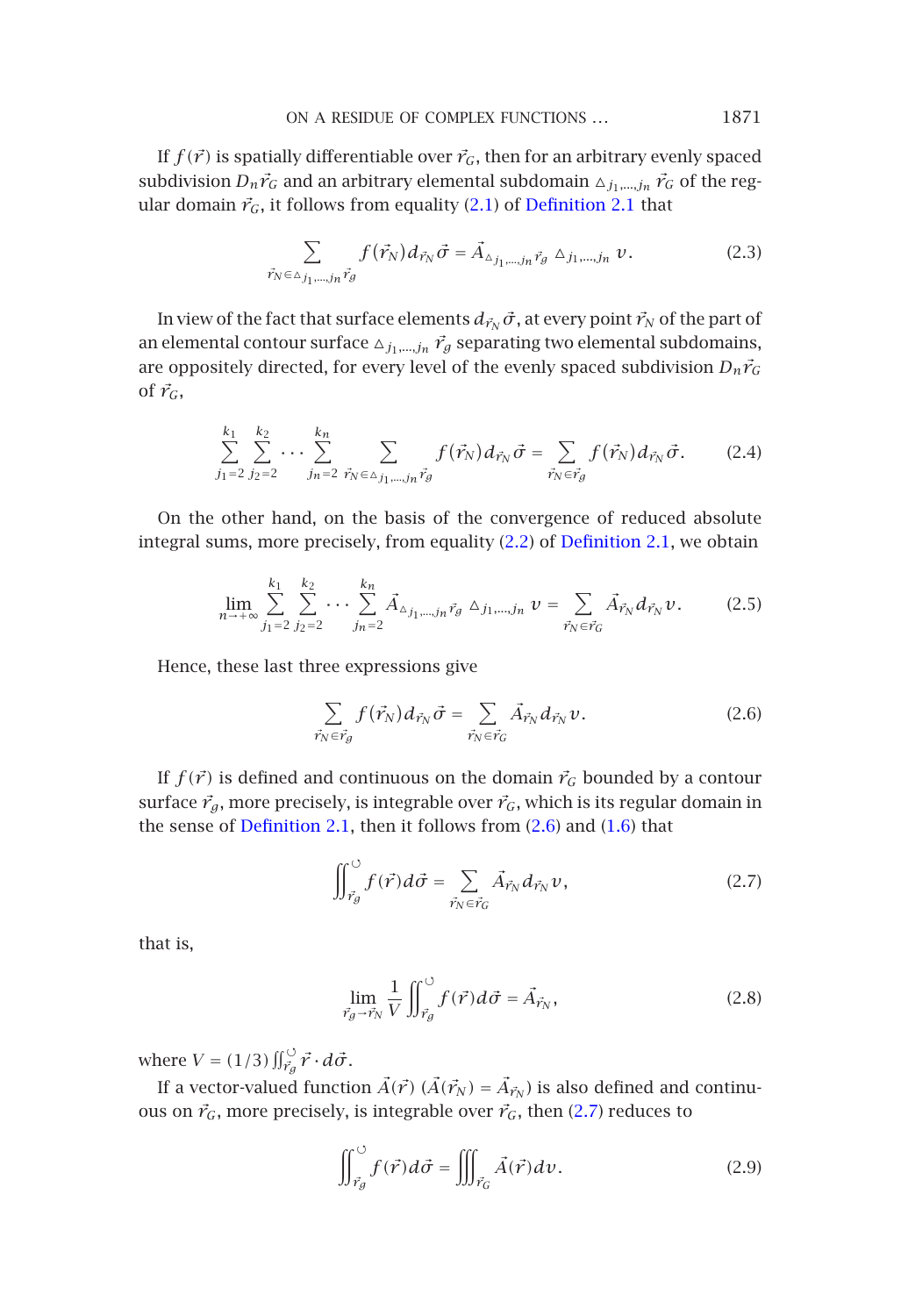Clearly, in this case,  $\vec{A}(\vec{r})$  is a vector-valued function of the spatial derivative of a continuous function  $f(\vec{r})$ :  $\vec{A}(\vec{r}) = \nabla \cdot f(\vec{r})$ , and  $\nabla$  is the so-called Hamiltonian operator of spatial differentiability, see [2].

In view of the fact that  $d\vec{\sigma} = d\vec{\varrho} \times d\vec{x} + dz^* dz \vec{n}$  and  $dv = d\vec{r} \cdot d\vec{\sigma} =$  $dz^*dzdx$  if the function  $f(\vec{r})$  is defined and continuous on (integrable over) the bounded domain  $\vec{r}_G$  in the three-dimensional Euclidean complex vector space  $\vec{r}$  and possesses defined and continuous (integrable) partial derivatives on (over)  $\vec{r}_G$ , then it follows from (2.9) that

<span id="page-5-0"></span>
$$
\iint_{\vec{r}_g}^{\vec{v}} f(\vec{r}) dz d\mathbf{x} = \iiint_{\vec{r}_G} \frac{\partial}{\partial z^*} f(\vec{r}) dz^* dz d\mathbf{x},
$$

$$
-\iint_{\vec{r}_g}^{\vec{v}} f(\vec{r}) dz^* d\mathbf{x} = \iiint_{\vec{r}_G} \frac{\partial}{\partial z} f(\vec{r}) dz^* dz d\mathbf{x},
$$
(2.10)
$$
\iint_{\vec{r}_g}^{\vec{v}} f(\vec{r}) dz^* dz = \iiint_{\vec{r}_G} \frac{\partial}{\partial x} f(\vec{r}) dz^* dz d\mathbf{x}.
$$

Also, for a complex vector function  $\vec{F}(\vec{r}) = P(\vec{r})\vec{w}_1 + Q(\vec{r})\vec{w}_2 + R(\vec{r})\vec{n}$  whose components are defined and continuous (integrable) functions possessing defined and continuous (int[egrabl](#page-5-0)e) pa[rtial](#page-5-1) [d](#page-5-1)erivatives on (over) the bounded domain  $\vec{r}_G$  in the three-dimensional Euclidean complex vector space  $\vec{r}$ , it follows from previously de[riv](#page-15-4)ed results that

<span id="page-5-1"></span>
$$
\iint_{\vec{r}_g}^{\circ} \vec{F}(\vec{r}) \cdot d\vec{\sigma} = \iiint_{\vec{r}_G} \nabla \cdot \vec{F}(\vec{r}) dv,
$$
\n(2.11)

<span id="page-5-2"></span>
$$
\iint_{\vec{r}_g} \mathrm{d}\vec{\sigma} \times \vec{F}(\vec{r}) = \iiint_{\vec{r}_G} \nabla \times \vec{F}(\vec{r}) \mathrm{d}v. \tag{2.12}
$$

The integral equalities (2.11) and (2.12) correspond to that of the so-called Gauss-Ostrogradski theorem attached to the three-dimensional Euclidean real vector space  $\vec{r}$ , see [2].

In view of the fact that the limiting value  $\vec{A}_{\vec{r}_N}$  of the sequence of reduced absolute integral sums  $\vec{A}_{\Delta_{j_1,\dots,j_n},\vec{r}_g}$  (see equality (2.12) of Definition 2.1) does not depend on the form of a contour surface  $\vec{r}_g$  bounding the domain  $\vec{r}_G$ in the three-dimensional Euclidean complex vector space  $\vec{r}$ , it follows that if  $\vec{r}_s(\vec{r}_N, d\delta)$  is an infinitesimally small spherical surface centred at  $\vec{r}_N$  and of radius *d* $\delta$ , then for every point  $\vec{r}_N$  lying inside  $\vec{r}_G$  ( $\vec{r}_N \in \text{int } \vec{r}_G$ , where  $\text{int } \vec{r}_G$  is an interior of  $\vec{r}_G$ ),

$$
\vec{A}_{\vec{r}_N} = \frac{1}{d_{\vec{r}_N} v} \iint_{\vec{r}_S(\vec{r}_N, d\delta)}^{\circ} f(\vec{r}) d\vec{\sigma}.
$$
 (2.13)

For a point  $\vec{r}_N$  on the boundary  $\vec{r}_g$  of  $\vec{r}_G$  ( $\vec{r}_N \in \vec{r}_g$ ),

$$
\vec{A}_{\vec{r}_N} = \frac{1}{d_{\vec{r}_N} v} \iint_{\text{int}\vec{r}_s(\vec{r}_N, d\delta)}^{\circ} f(\vec{r}) d\vec{\sigma}, \tag{2.14}
$$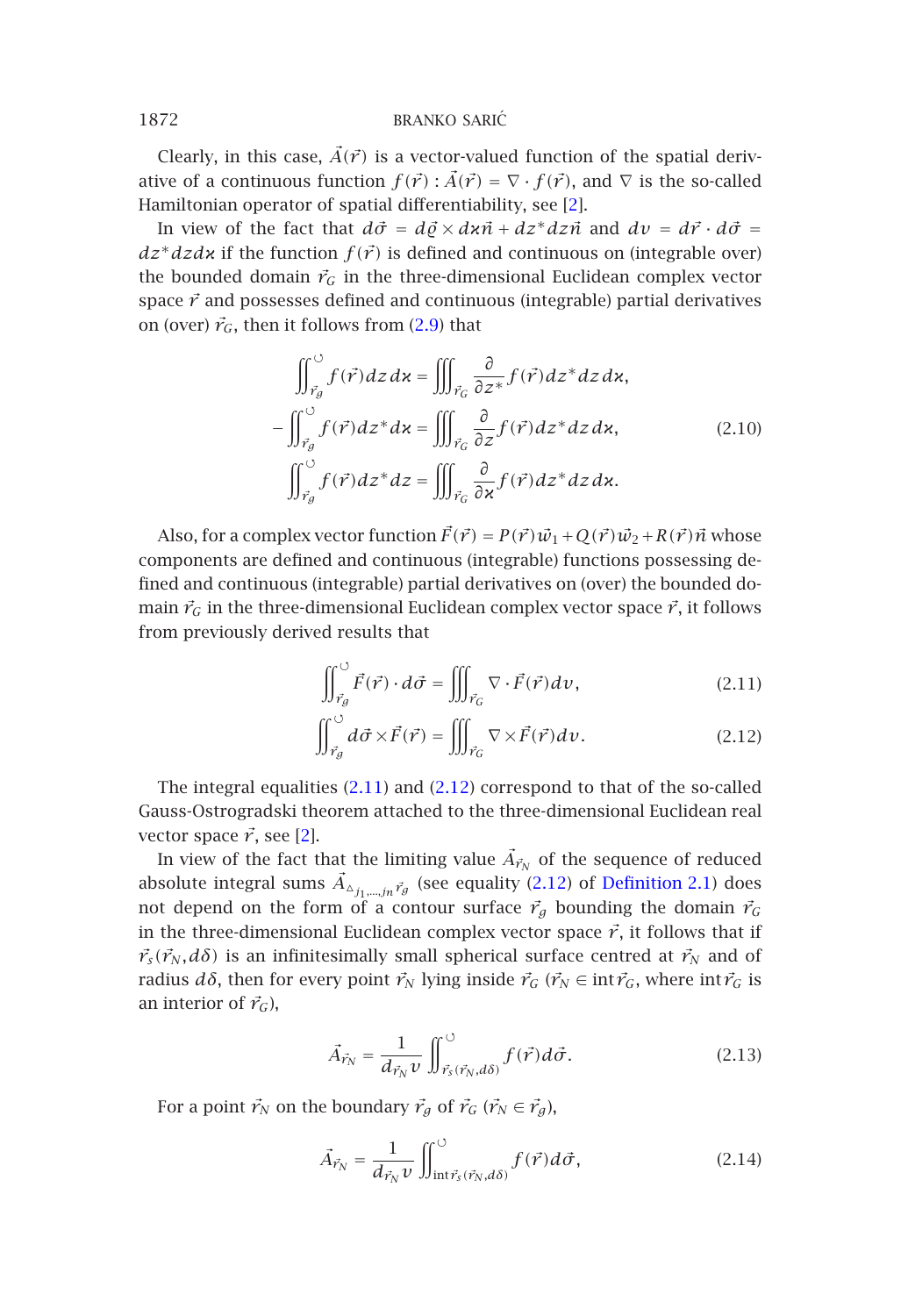ON A RESIDUE OF COMPLEX FUNCTIONS *...* 1873

where  $\int \int r_s(\vec{r}_N, d\delta)$  is a part of an infinitesimally small spherical surface  $\vec{r}_s(\vec{r}_N, \vec{r}_N)$ *dδ*) laying inside  $\vec{r}_g$ .

**COMMENT 2.2.** Since the spatial derivative of a real-valued function  $f(x)$ of the one variable  $x$ , which is defined on the segment  $[a,b]$  of the real axis  $R<sup>1</sup>$ , at a point *c* lying inside [a, b] is by definition

$$
\lim_{[a,b]\to c} \frac{f(b) - f(a)}{b - a} = A_c,
$$
\n(2.15)

it follows from (2.13) that

$$
A_c = \frac{1}{d_c x} [f(c + 0^+) - f(c - 0^+)]
$$
  
= 
$$
\lim_{2 \Delta x \to d_c x} \frac{f(c + \Delta x) - f(c - \Delta x)}{2 \Delta x}.
$$
 (2.16)

Also, for boundary points of *[a,b]*, it follows from (2.14) that

$$
A_{a} = \frac{1}{d_{a}x} [f(a + 0^{+}) - f(a)] = \lim_{\Delta x \to d_{a}x} \frac{f(a + \Delta x) - f(a)}{\Delta x},
$$
  
\n
$$
A_{b} = \frac{1}{d_{b}x} [f(b) - f(b - 0^{+})] = \lim_{\Delta x \to d_{b}x} \frac{f(b) - f(b - \Delta x)}{\Delta x}.
$$
\n(2.17)

Accordingly, from (2.7), we obtain

$$
f(b) - f(a) = \sum_{c \in [a,b]} A_c d_c x.
$$
 (2.18)

<span id="page-6-0"></span>If  $A(x)$  ( $A(c) = A_c$ ) is integrable over [ $a$ , $b$ ], then  $f(x)$  is continuous on *[a,b]* and

$$
f(b) - f(a) = \int_{a}^{b} A(x) dx,
$$
 (2.19)

where  $A(x) = \nabla f(x) = df(x)/dx$ .

**2.2. Residue of a complex function.** From the functional equality (2.2) of Definition 2.1, more precisely, the integral relations (2.13) and (2.14), it follows that if  $\vec{r}_G$  is a regular domain of a function  $f(\vec{r})$ , bounded by a contour surface  $\vec{r}_g$  in the three-dimensional Euclidean complex vector space  $\vec{r}$ , then at any point  $\vec{r}_N$  of  $\vec{r}_G$ ,  $\vec{A}_{\vec{r}_N} d_{\vec{r}_N} v = \vec{0}$ .

On the other hand, if  $\vec{r}_G$  is a singular domain of  $f(\vec{r})$ , then the absolute integral sum of the function  $\vec{A}(\vec{r}), \sum_{\vec{r}_N \in \text{int} \vec{r}_G} \vec{A}_{\vec{r}_N} d_{\vec{r}_N} v$ , can be subdivided into two absolute integral sums:

$$
\sum_{\vec{r}_N \in \vec{r}_G} \vec{A}_{\vec{r}_N} d_{\vec{r}_N} \nu = \sum_{\vec{r}_N \in \nu \, p \vec{r}_G} \vec{A}_{\vec{r}_N} d_{\vec{r}_N} \nu + \sum_{\vec{r}_N \in \nu \, s \vec{r}_G} \vec{A}_{\vec{r}_N} d_{\vec{r}_N} \nu, \tag{2.20}
$$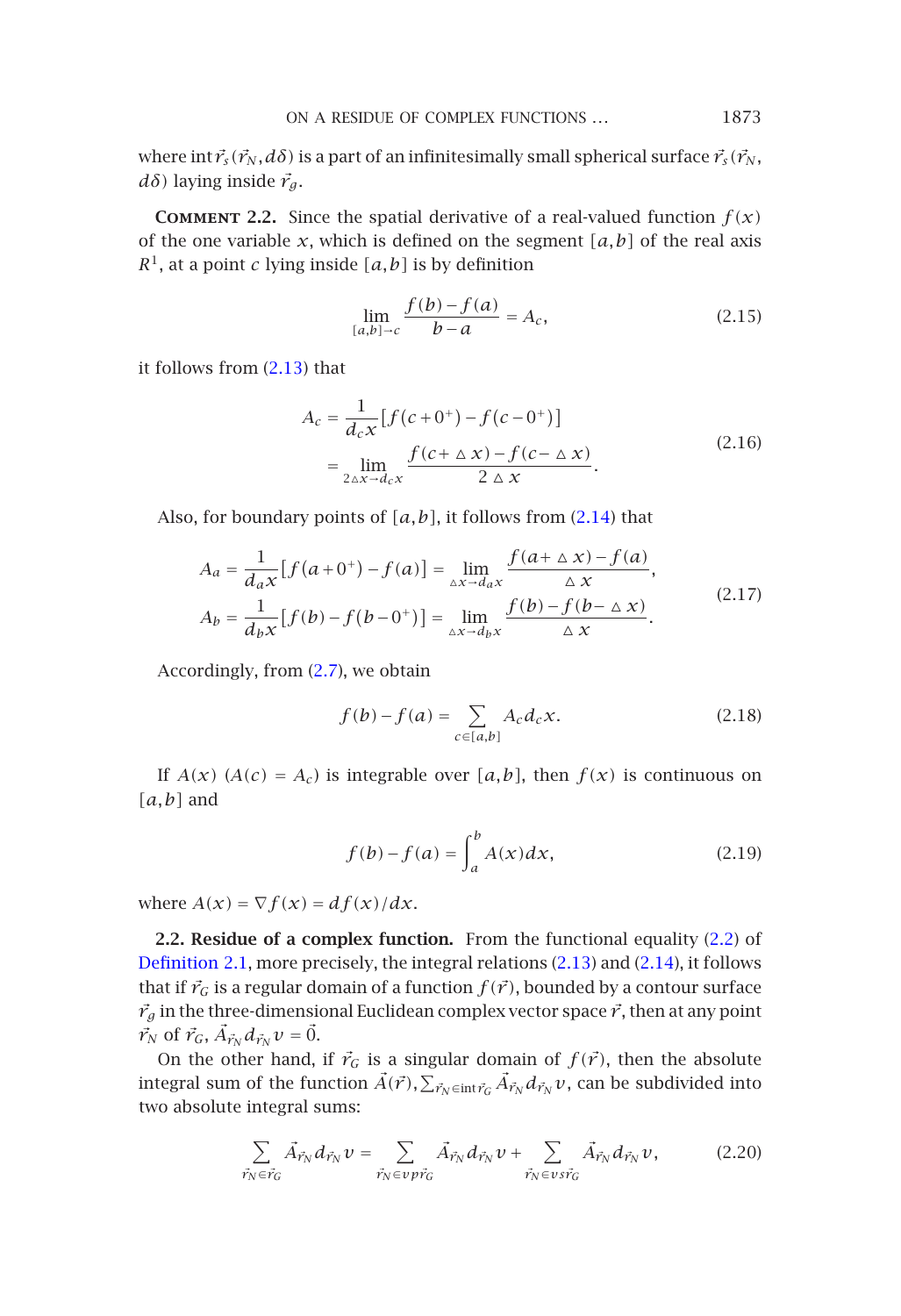## 1874 BRANKO SARIĆ

where  $\nu p \vec{r}_G$  and  $\nu s \vec{r}_G$  are sets of regular and singular points of the function  $f(\vec{r})$  in the singular domain  $\vec{r}_G$ , respectively. Clearly, at all regular points of the singular domain of  $f(\vec{r})$ ,  $\vec{A}_{\vec{r}_N}d_{\vec{r}_N}v = \vec{0}$ ; in other words, the first absolute integral sum of  $\vec{A}(\vec{r})$  on the left-hand side of the preceding relation is an infinite sum of zero vectors. At each singular point  $\vec{r}_N$  of the domain  $\vec{r}_G$ , at which the sequence of the reduced absolute integral sum  $\vec{A}_{\Delta_{j_1,\dots,j_n},\vec{r}_g}$  definitely diverges,  $\vec{A}_{\vec{r}_N}d_{\vec{r}_N}v$  reduces to an indefinite expression, more precisely, to either definite or indefinite vector value of the extended vector space  $\vec{r} \cup \vec{r}_{\infty}$ , where  $\vec{r}_{\infty}$  is a set of infinite points.

**2.2.1. A potential of a point with respect to a contour surface of integration.** In the two-dimensional Euclidean real vector space  $\vec{\varrho} = x\vec{e}_1 + y\vec{e}_2$ , an intensity of the vector  $(\vec{Q} \times d\vec{Q})/\vec{Q} \cdot \vec{Q}$ :  $(\vec{Q} \times d\vec{Q}) \cdot \vec{n}/\vec{Q} \cdot \vec{Q} = (xdy - ydx)/(x^2 +$  $y^2$ ) = *d* arctan( $y/x$ ) defines an infinitesimal evolution of the vector  $\vec{\varrho}_o$  of the unit length as a unit vector of a position vector of an arbitrary point in  $\vec{e}$  with respect to the origin

$$
\frac{(\vec{\varrho} \times d\vec{\varrho}) \cdot \vec{n}}{\vec{\varrho} \cdot \vec{\varrho}} = |d\vec{\varrho}_o| = d\varphi.
$$
 (2.21)

In the two-dimensional Euclidean complex vector space  $\vec{\varrho} = |\vec{\varrho}| \vec{\varrho}_o$ , it holds that

$$
\int_{\tilde{\mathcal{C}}_{g}}^{\circ} \frac{(\vec{\varrho} \times d\vec{\varrho}) \cdot \vec{n}}{\vec{\varrho} \cdot \vec{\varrho}^{*}} = \int_{\tilde{\mathcal{C}}_{g}}^{\circ} (\vec{\varrho}_{o} \times d\vec{\varrho}_{o}) \cdot \vec{n} = i \int_{\tilde{\mathcal{C}}_{g}}^{\circ} d\varphi.
$$
 (2.22)

 $(Since e^{2i\arctan(y/x)} = (1 + i(y/x))^2 / (1 + (y/x)^2) = (x + iy)/(x - iy)$ , it follows from the functional equality  $\varphi = \arctan(\gamma/x)$  that  $\vec{\varrho} = (\sqrt{\vec{\varrho} \cdot \vec{\varrho}^*/2})(e^{-i\varphi}\vec{w_1} + i\varphi)$  $e^{i\varphi}\vec{w}_2$ ) =  $|\vec{\varrho}|\vec{\varrho}_o$ , where  $|\vec{\varrho}| = \sqrt{\vec{\varrho} \cdot \vec{\varrho}^*}$  and  $\vec{\varrho}_o = (1/\sqrt{2})(e^{-i\varphi}\vec{w}_1 + e^{i\varphi}\vec{w}_2)$ 

**DEFINITION 2.3.** A potential  $p_{\vec{\ell}_g \rightarrow \vec{\ell}_N}$  of a point  $\vec{\ell}_N$  with respect to a contour  $\vec{\mathcal{G}}_g$  bounding an arbitrary domain  $\vec{\mathcal{G}}_G$  in the two-dimensional Euclidean complex vector space  $\vec{\rho}$  is by definition

$$
p_{\vec{\varrho}_{\mathcal{G}} \rightarrow \vec{\varrho}_{N}} = \int_{\vec{\varrho}_{\mathcal{G}}}^{\circ} \frac{\left[ (\vec{\varrho} - \vec{\varrho}_{N}) \times d\vec{\varrho} \right] \cdot \vec{n}}{\left( \vec{\varrho} - \vec{\varrho}_{N} \right) \cdot \left( \vec{\varrho} - \vec{\varrho}_{N} \right)^{*}}.
$$
\n(2.23)

In view of the fact that differential  $d\varphi$  is an absolute one for any closed path of integration  $\vec{\varrho}_g$  bounding the domain  $\vec{\varrho}_G$  in the complex plane  $\vec{\varrho}$ , it follows that

$$
p_{\vec{\varrho}_{\mathcal{G}} \to \vec{\varrho}_{N}} = i \int_{\vec{\varrho}_{\mathcal{G}}}^{\circ} d\theta = \begin{cases} 2\pi i & \text{for } \vec{\varrho}_{N} \in \text{int } \vec{\varrho}_{G}, \\ 0 & \text{for } \vec{\varrho}_{N} \notin \vec{\varrho}_{G}, \end{cases} \tag{2.24}
$$

where int  $\vec{\varrho}_G$  is an interior of  $\vec{\varrho}_G$ .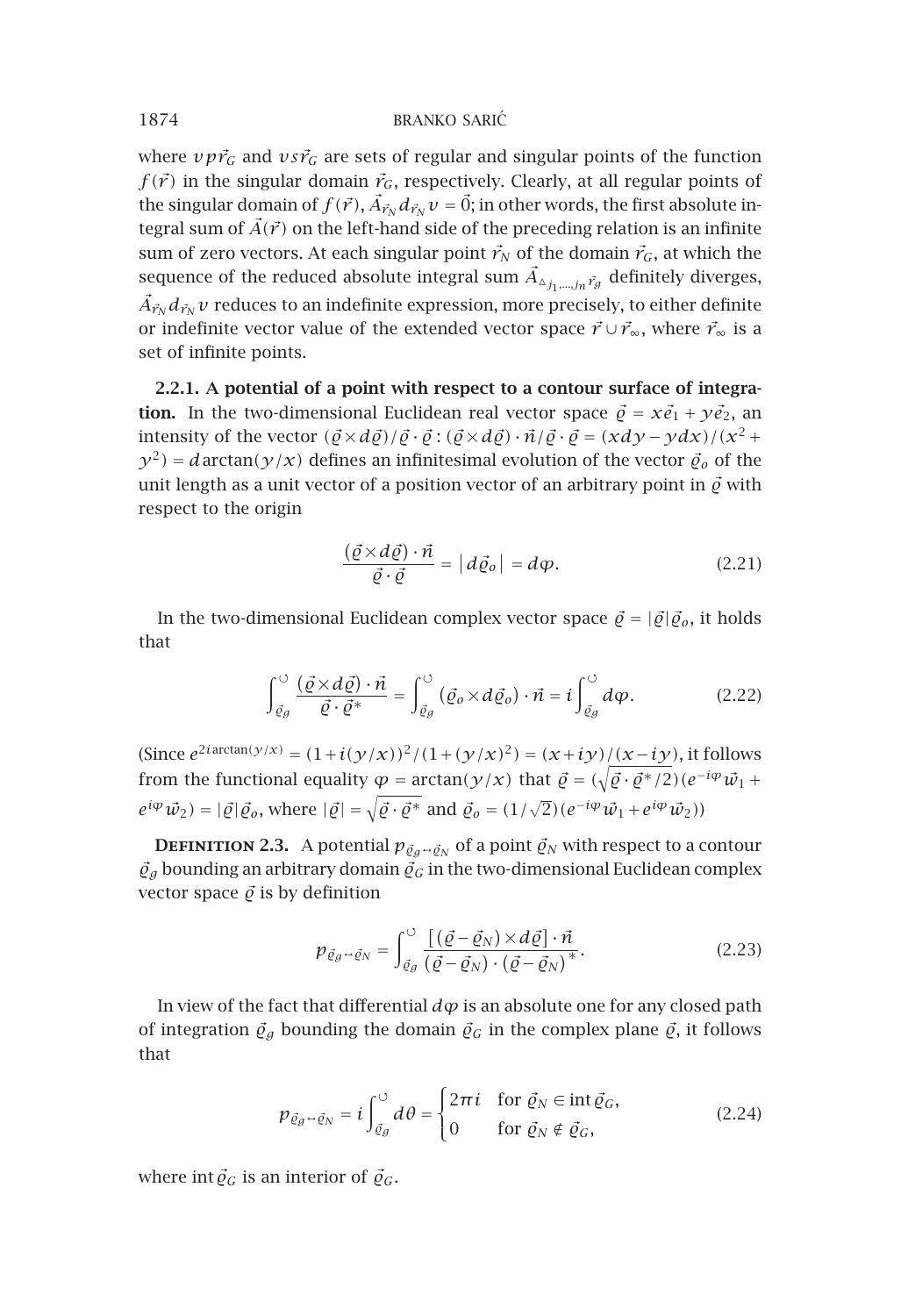ON A RESIDUE OF COMPLEX FUNCTIONS *...* 1875

In the case when a point  $\vec{\varrho}_N$  belongs to the boundary  $\vec{\varrho}_g$  of  $\vec{\varrho}_G$ , the potential  $p_{\tilde{\varrho}_g \to \tilde{\varrho}_N}$  of a point  $\tilde{\varrho}_N$  with respect to  $\tilde{\varrho}_g$  is defined to be the sum of limiting values of  $i\int_{\tilde{\mathcal{C}}_\beta}^\circ d\theta$  over a part of the path of integration  $\tilde{\mathcal{C}}_\beta$  from the point  $\tilde{\mathcal{C}}_A$ to the point  $\vec{\varrho}_B$  ( $\vec{\varrho}_A$  and  $\vec{\varrho}_B$  are intersection points of the path of integration  $\vec{\varrho}_g$  and some arbitrary small circle  $\vec{\varrho}_\delta$  centred at  $\vec{\varrho}_N$  and of radius  $\delta$ ) as well as over circular arcs from the point  $\vec{\varrho}_B$  to the point  $\vec{\varrho}_A$ , when the radius  $\delta$  of  $\vec{\varrho}_\delta$ tends to zero, in other words, when the boundary points of the circular arcs  $\vec{\varrho}_A$  and  $\vec{\varrho}_B$ , along the path of integration  $\vec{\varrho}_A$ , tend to the point  $\vec{\varrho}_N$ .

Considering the fact that the limiting value of  $i\int_{\tilde{\mathcal{C}}_\theta}^{\infty}d\theta$  over a part of the path of integration  $\vec{\varrho}_g$  from the point  $\vec{\varrho}_A$  to the point  $\vec{\varrho}_B$  is equal to

$$
\lim_{\delta \to 0^+} i \int_{\vec{\mathcal{C}}_{\mathcal{G}}}^{\vec{\mathcal{C}}_{\mathcal{B}} \vec{\mathcal{C}}_{A}} d\theta = i\alpha, \qquad \lim_{\delta \to 0^+} i \int_{\text{int}\vec{\mathcal{C}}_{\delta}}^{\vec{\mathcal{C}}_{\mathcal{B}} \vec{\mathcal{C}}_{A}} d\theta = -i\alpha, \tag{2.25}
$$

as well as

$$
\lim_{\delta \to 0^+} i \int_{\text{ext}\vec{\theta}_{\delta}}^{\vec{\theta}_{A}\vec{\theta}_{B}} d\theta = i(2\pi - \alpha), \qquad (2.26)
$$

where int  $\vec{\varrho}_{\delta}$  and ext $\vec{\varrho}_{\delta}$  are circular arcs inside and outside  $\vec{\varrho}_{g}$ , respectively, and  $\alpha$  is a limit angle of tangent lines to  $\mathcal{Q}_q$  at the points  $\mathcal{Q}_A$  and  $\mathcal{Q}_B$  in the case when the boundary points  $\vec{Q}_A$  and  $\vec{Q}_B$ , along  $\vec{Q}_g$ , tend to the point  $\vec{Q}_N$ , it follows that

<span id="page-8-0"></span>
$$
p_{\vec{\varrho}_g \to \vec{\varrho}_N} = \begin{cases} 0, & (2.27) \end{cases}
$$

**DEFINITION 2.4.** A potential  $p_{\vec{r}_y} \rightarrow \vec{r}_N$  of a point  $\vec{r}_N$  with respect to a contour surface  $\vec{r}_g$  bounding the domain  $\vec{r}_G$  in the three-dimensional Euclidean complex vector space  $\vec{r} = \vec{\varrho} + \kappa \vec{n}$  is by definition

$$
p_{\vec{r}_g \to \vec{r}_N} = 2p_{\vec{\varrho}_g \to \vec{\varrho}_N},\tag{2.28}
$$

where  $\vec{\varrho}_g = \vec{r}_g \cap \vec{\varrho}$  and  $\vec{\varrho}$  is any complex plane such that  $\vec{r}_N \equiv \vec{\varrho}_N$ .

If one takes into consideration the fact that except the point  $\vec{r}_N$ , which is an inner point with respect to an infinitesimally small spherical surface  $\vec{r}_s(\vec{r}_N, d\delta)$ , all remaining points of the vector space  $\vec{r}$  are external points, then according to the defined notion of the potential  $p_{\vec{r}_g \rightarrow \vec{r}_N}$  of a point  $\vec{r}_N$  with respect to a contour surface  $\vec{r}_g$  bounding a certain domain  $\vec{r}_G$  in  $\vec{r}$  and Poor's definition of nonanalytic functions residue (see [3, Definition 1, page 38]), the notion of residues of a scalar-valued function  $f(\vec{r})$  can be defined as follows.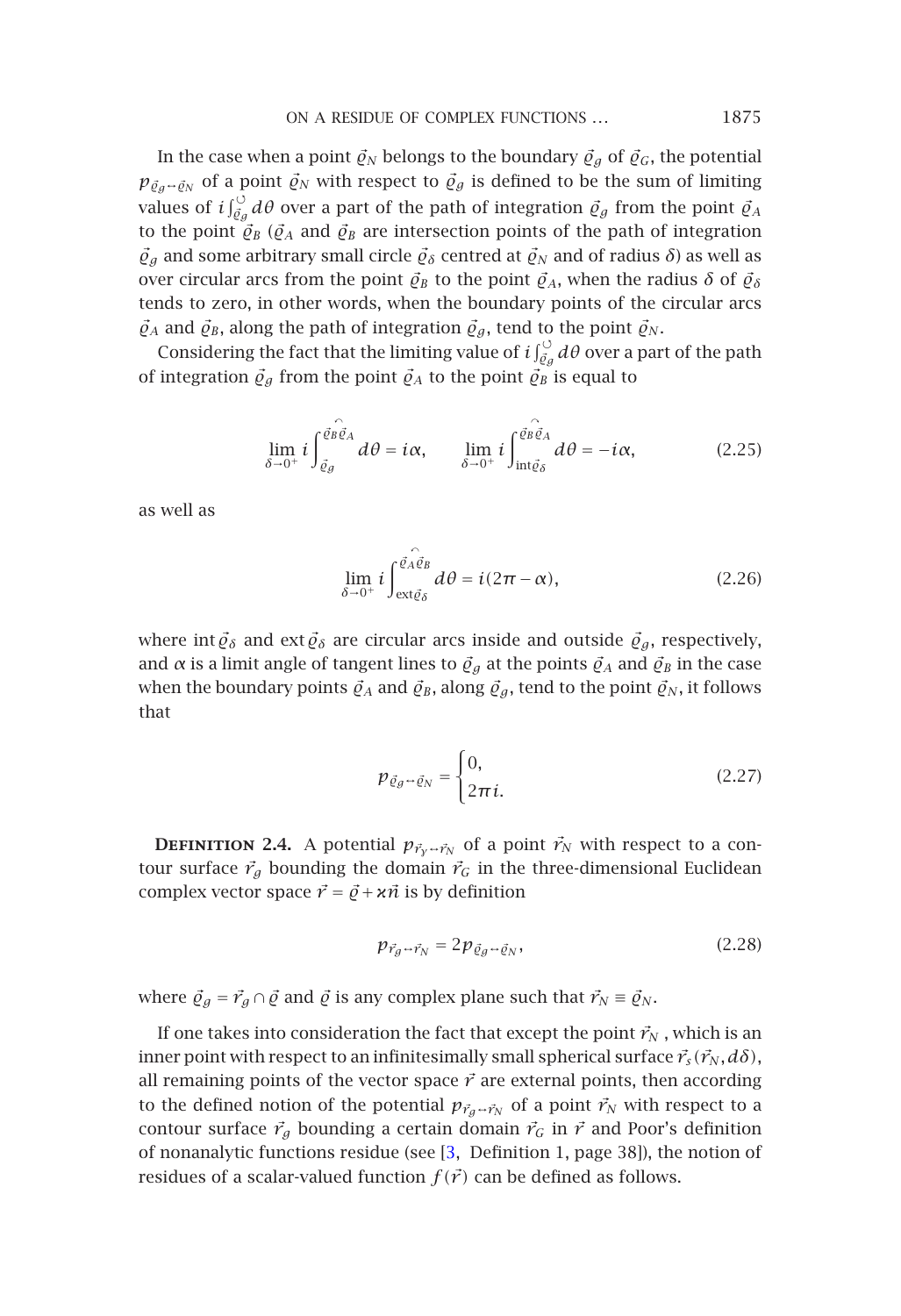**DEFINITION 2.5.** A residue (Res) of a scalar-valued function  $f(\vec{r})$  at a point  $\vec{r}_N$  in the three-dimensional Euclidean complex vector space  $\vec{r}$  is by definition

<span id="page-9-0"></span>
$$
\iint_{\vec{r}_S(\vec{r}_N,d\delta)}^{\circ} f(\vec{r}) d\vec{\sigma} = p_{\vec{r}_S(\vec{r}_N,d\delta) \to \vec{r}_N} \overrightarrow{\underset{\vec{r} = \vec{r}_N}{\text{Res}}} f(\vec{r}). \tag{2.29}
$$

**DEFINITION 2.6.** A residue *(Res)* of a scalar-valued function  $f(\vec{r})$  at the set of the infinite points  $\vec{r}_\infty$  is by definition

$$
\vec{\text{Res}} f(\vec{r}) = -\sum_{\vec{r}_N \in \vec{r}} \vec{\text{Res}} f(\vec{r}).
$$
\n(2.30)

From equality (2.29) of Definition 2.5, it follows that at all points inside a certain singular domain  $\vec{r}_G$  [bound](#page-8-0)ed by a contour surface  $\vec{r}_g$  ( $\vec{r}_N \in \text{int} \vec{r}_G$ ),

$$
\vec{A}_{\vec{r}_N} d_{\vec{r}_N} v = \nabla_{\vec{r}_N} f(\vec{r}) d_{\vec{r}_N} v = p_{\vec{r}_g \to \vec{r}_N} \overrightarrow{\underset{\vec{r} = \vec{r}_N}{\text{Res}}} f(\vec{r}), \tag{2.31}
$$

while at points on the boundary  $\vec{r}_g$  of  $\vec{r}_G$  ( $\vec{r}_N \in \vec{r}_g$ ),

<span id="page-9-1"></span>
$$
\vec{A}_{\vec{r}_N} d_{\vec{r}_N} v = p_{\text{int}\vec{r}_S(\vec{r}_N, d\delta) \to \vec{r}_N} \underset{\vec{r} = \vec{r}_N}{\text{Res}} f(\vec{r}), \qquad (2.32)
$$

<span id="page-9-2"></span>where according to equality (2.28),  $p_{int\vec{r}_s(\vec{r}_N,d\delta)\rightarrow\vec{r}_N} = 2p_{int\vec{g}_s(\vec{g}_N,d\delta)\rightarrow\vec{g}_N}$  and

$$
p_{\text{int}\vec{e}_{s}(\vec{e}_{N},d\delta)-\vec{e}_{N}}=i\int_{\text{int}\vec{e}_{s}(\vec{e}_{N},d\delta)}^{\sim}d\theta=\lim_{\delta\to 0^{+}}i\int_{\text{int}\vec{e}_{\delta}}^{\vec{e}_{B}\vec{e}_{A}}d\theta=i\alpha,
$$
 (2.33)

and  $\alpha$  is an angle of tangent lines at the point  $\vec{\varrho}_N$  lying on the boundary  $\vec{\varrho}_g$  of the domain  $\vec{\varrho}_G$ :  $\vec{\varrho}_G = \vec{r}_G \cap \vec{\varrho}$  ( $\vec{\varrho}_g = \vec{r}_g \cap \vec{\varrho}$ ).

Clearly,

$$
p_{\text{ext}\vec{\varrho}_{s}(\vec{\varrho}_{N},d\delta)-\vec{\varrho}_{N}}=i\int_{\text{ext}\vec{\varrho}_{s}(\vec{\varrho}_{N},d\delta)}^{\cap}d\theta=\lim_{\delta\to 0^{+}}i\int_{\text{ext}\vec{\varrho}_{\delta}}^{\widehat{\varrho}_{A}\vec{\varrho}_{B}}d\theta=i(2\pi-\alpha).
$$
 (2.34)

<span id="page-9-3"></span>**DEFINITION 2.7.** Cauchy's principal value  $(vp)$  of an improper integral of a vector-valued function  $\nabla f(\vec{r})$ , with respect to a certain domain  $\vec{r}_G$  bounded by a contour surface  $\vec{r}_g$  in the three-dimensional Euclidean complex vector space  $\vec{r}$ , is by definition

$$
\nu p \iiint_{\vec{r}_G} \nabla f(\vec{r}) dv = \sum_{\vec{r}_N \in \nu p \vec{r}_G} \vec{A}_{\vec{r}_N} d_{\vec{r}_N} \nu, \qquad (2.35)
$$

where  $\nu p \vec{r}_G$  is a set of regular points  $\vec{r}_N$  of the function in the domain  $\vec{r}_G$ .

**DEFINITION 2.8.** Jordan's singular value  $(vs)$  of an improper integral of a vector-valued function  $\nabla f(\vec{r})$ , with respect to a certain domain  $\vec{r}_G$  bounded by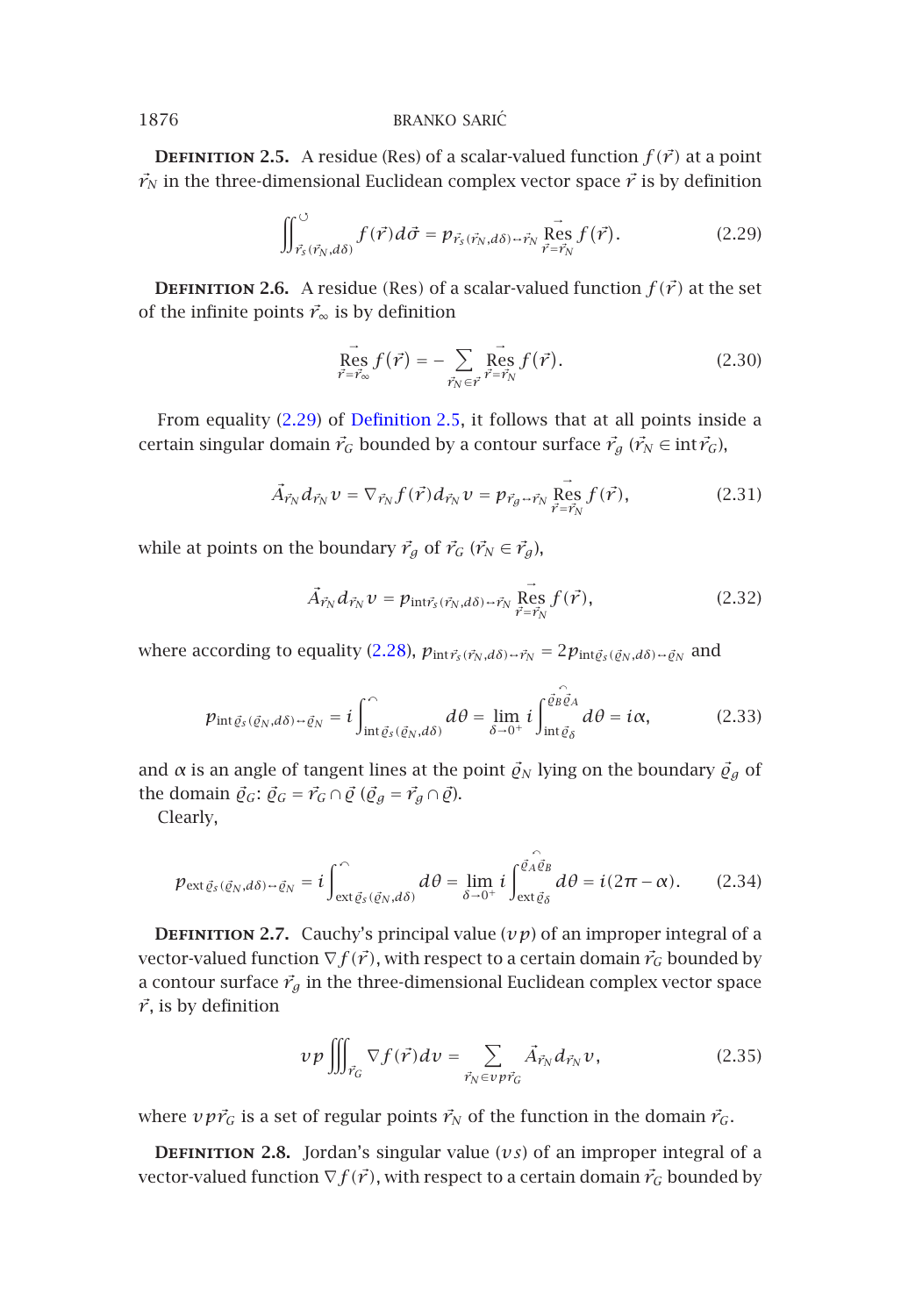<span id="page-10-1"></span>ON A RESIDUE OF COMPLEX FUNCTIONS *...* 1877

<span id="page-10-0"></span>a contour surface  $\vec{r}_g$  in the three-dimensional Euclidean complex vector space  $\vec{r}$ , is by definition

$$
\nu s \iiint_{\vec{r}_G} \nabla f(\vec{r}) dv = \sum_{\vec{r}_N \in \nu s \vec{r}_G} \vec{A}_{\vec{r}_N} d_{\vec{r}_N} \nu, \tag{2.36}
$$

where  $v s r_G^2$  is a set of singular points  $r_N^2$  of the function in the domain  $r_G^2$ .

**DEFINITION 2.9.** The sum of Cauchy's principal value  $(vp)$  and Jordan's singular value (*vs*) is a total value (*vt*) of an improper integral.

Since the derived equality (2.6) holds also in the case when the sequences of reduced absolute inte[gral sums](#page-10-0)  $\vec{A}_{\Delta_{j_1,\dots,j_n},\vec{r}_g}$  diverge, in ot[her wo](#page-9-1)rds, [in the](#page-10-1) case of a singular domain  $\vec{r}_G$  of the function  $f(\vec{r})$ , it follows that if  $f(\vec{r})$  is an integrable function over a contour surface  $\vec{r}_g$  bounding a certain singular domain  $\vec{r}_G$  of  $f(\vec{r})$ , then

$$
\iint_{\vec{r}_g}^{\circ} f(\vec{r}) d\vec{\sigma} = \sum_{\vec{r}_N \in \nu \vec{p} \cdot \vec{r}_G} \vec{A}_{\vec{r}_N} d_{\vec{r}_N} \nu + \sum_{\vec{r}_N \in \nu s \vec{r}_G} \vec{A}_{\vec{r}_N} d_{\vec{r}_N} \nu.
$$
 (2.37)

Finally, on the basis of Definition 2.9 as well as equalities (2.35) and (2.36), we obtain

$$
\iint_{\vec{r}_g}^{\vec{v}} f(\vec{r}) d\vec{\sigma} - v p \iiint_{\vec{r}_G} \nabla f(\vec{r}) dv = \sum_{\vec{r}_N \in v s \vec{r}_G} p_{\vec{r}_g \to \vec{r}_N} \overrightarrow{Res}_{\vec{r} = \vec{r}_N} f(\vec{r}),
$$
(2.38)

where  $v s r_G^2$  is a set of singular points  $r_N^2$  of  $f(r^2)$  in the singular domain  $r_G^2$ bounded by a contour surface  $\vec{r}_g$  in the three-dimensional Euclidean complex vector space  $\vec{r}$ , more precisely

$$
\iint_{\vec{r}_g}^{\circ} f(\vec{r}) d\vec{\sigma} = vt \iiint_{\vec{r}_G} \nabla f(\vec{r}) dv.
$$
 (2.39)

If a function  $f(\vec{r})$  is not integrable over a contour surface  $\vec{r}_g$  bounding a certain singular domain  $\vec{r}_G$  of the function, in other words, if singularities of the function  $f(\vec{r})$  lie not only inside but on the contour surface  $\vec{r}_g$  too, then on the one hand

$$
\sum_{\vec{r}_N \in v \, \vec{p} \cdot \vec{r}_g} f(\vec{r}_N) d_{\vec{r}_N} \vec{\sigma} + \sum_{\vec{r}_N \in v \, \vec{r}_\gamma} \iint_{\text{int}\vec{r}_s(\vec{r}_N, d\delta)} f(\vec{r}) d\vec{\sigma}
$$
\n
$$
= v \, p \iiint_{\vec{r}_G} \nabla f(\vec{r}) dv + \sum_{\vec{r}_N \in v \, \text{sin}\vec{r}_G} 4\pi i \, \text{Res}_{\vec{r} = \vec{r}_N} f(\vec{r}), \tag{2.40}
$$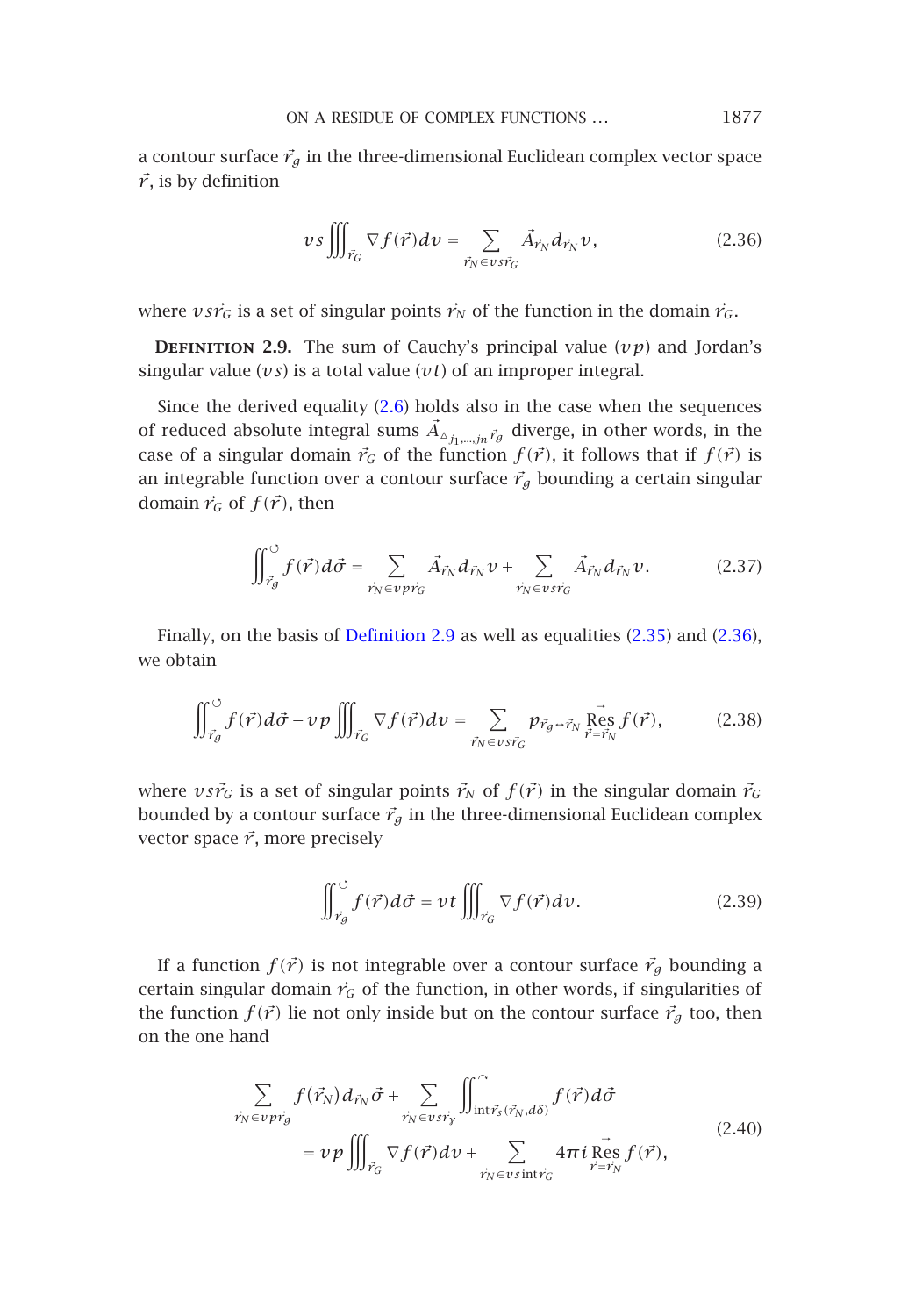and on the other

$$
\sum_{\vec{r}_N \in v \, p\vec{r}_g} f(\vec{r}_N) d_{\vec{r}_N} \vec{\sigma} + \sum_{\vec{r}_N \in v \, s\vec{r}_y} \iint_{\text{ext } \vec{r}_s(\vec{r}_N, d\delta)}^{\widehat{\mathcal{C}}} f(\vec{r}) d\vec{\sigma}
$$
\n
$$
= v \, p \iiint_{\vec{r}_G} \nabla f(\vec{r}) dv + \sum_{\vec{r}_N \in v \, s\vec{r}_G} 4\pi i \mathop{\text{Res}}_{\vec{r} = \vec{r}_N} f(\vec{r}), \tag{2.41}
$$

more precisely

$$
vt \iint_{\vec{r}_g}^{\circ} f(\vec{r}) d\vec{\sigma} - v p \iiint_{\vec{r}_G} \nabla f(\vec{r}) dv = \sum_{\vec{r}_N \in v s \vec{r}_G} p_{\vec{r}_g - \vec{r}_N} \operatorname{Res}_{\vec{r} = \vec{r}_N} f(\vec{r}), \qquad (2.42)
$$

where

$$
vt \iint_{\vec{r}_g}^{\circ} f(\vec{r}) d\vec{\sigma} = v p \iint_{\vec{r}_g}^{\circ} f(\vec{r}) d\vec{\sigma} + vs \iint_{\vec{r}_g}^{\circ} f(\vec{r}) d\vec{\sigma}
$$
  

$$
= \sum_{\vec{r}_N \in v p \vec{r}_g} f(\vec{r}_N) d_{\vec{r}_N} \vec{\sigma} + \sum_{\vec{r}_N \in v s \vec{r}_g} \left\{ \frac{-p_{\text{int}} \cdot \vec{r}_s(\vec{r}_N, d\delta) - \vec{r}_N}{p_{\text{ext}} \cdot \vec{r}_s(\vec{r}_N, d\delta) - \vec{r}_N} \right\} \underset{\vec{r} = \vec{r}_N}{\overset{\sim}{\text{Res}}} f(\vec{r}). \tag{2.43}
$$

**COMMENT 2.10.** For a real-valued function  $f(x)$  of the one variable *x*, which is spatially differentiable almost everywhere over the segment *[a,b]* of the real axis  $R^1$  and defined at boundary points *a* and *b* of  $[a, b]$ , it follows from (2.38) that

$$
f(b) - f(a) - \upsilon p \int_{a}^{b} \nabla f(x) dx = \sum_{c \in \upsilon s[a,b]} p_{a,b \to c} \operatorname{Res}_{x = c} f(x), \tag{2.44}
$$

where  $2p_{a,b\rightarrow c} = p_{\bar{g}_g\rightarrow \bar{g}_c}$  $2p_{a,b\rightarrow c} = p_{\bar{g}_g\rightarrow \bar{g}_c}$  $2p_{a,b\rightarrow c} = p_{\bar{g}_g\rightarrow \bar{g}_c}$  [and](#page-9-2)  $\bar{g}_g : \bar{g}_g \cap R^1 = \{a,b\}$  $\bar{g}_g : \bar{g}_g \cap R^1 = \{a,b\}$  $\bar{g}_g : \bar{g}_g \cap R^1 = \{a,b\}$  as well as

$$
p_{a,b\to c} \mathop{\rm Res}\limits_{x=c} f(x) = f(c+0^+) - f(c-0^+) = A_c d_c x,\tag{2.45}
$$

more precisely

$$
p_{a,b\rightarrow c} \mathop{\mathrm{Res}}\limits_{x=c} f(x) = \lim_{2\Delta x \rightarrow d_c x} \left[ f(c + \Delta x) - f(c - \Delta x) \right].
$$
 (2.46)

Based on Definitions 2.7, 2.8, and 2.9,

$$
vt \int_{a}^{b} \nabla f(x) dx = f(b) - f(a).
$$
 (2.47)

**EXAMPLE 2.11.** The scalar-valued function  $f(x) = \log x$ , where log denotes principal logarithm, is spatially differentiable at all points of the segment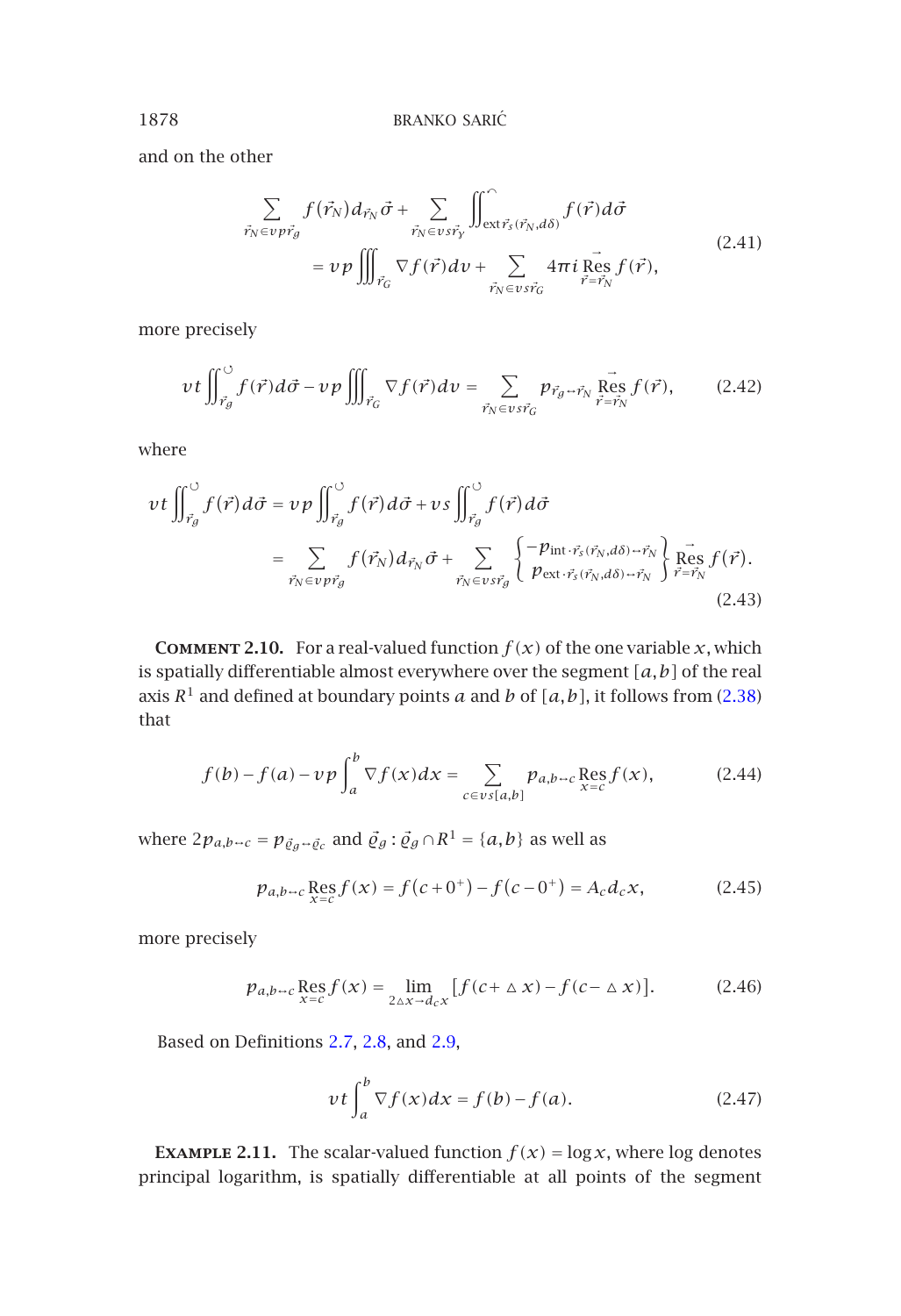ON A RESIDUE OF COMPLEX FUNCTIONS *...* 1879

*[*−*a*,*b*] of the real axis  $R$ <sup>1</sup> (*a*,*b* ∈  $R$ <sup>1</sup><sub>+</sub>) except at the point *x* = 0. Since

$$
p_{-a,b\rightarrow 0} \underset{x=0}{\text{Res}} f(x) = \lim_{2\Delta x \to d_0 x} \left[ \log(\Delta x) - \log(-\Delta x) \right] = \mp \pi i,
$$
  

$$
v p \int_{-a}^{b} \nabla f(x) dx = \log \frac{b}{a},
$$
 (2.48)

it follows that  $vt \int_{-a}^{b} (dx/x) = \log(b/a) \mp \pi i$ .

**EXAMPLE 2.12.** The scalar-valued function  $f(x) = x^{-1}$  is spatially differentiable at all points of the segment  $[-a, b]$  of the real axis  $R^1$   $(a, b \in R^1_+)$  except at the point  $x = 0$ . Since

$$
p_{-a,b-0} \underset{x=0}{\text{Res}} f(x) = \lim_{2\Delta x \to d_0 x} \left[ \frac{1}{\Delta x} + \frac{1}{\Delta x} \right] = +\infty,
$$
  
\n
$$
v p \int_{-a}^{b} \nabla f(x) dx = -\infty,
$$
\n(2.49)

in this case the total value of an improper integral  $v$  t  $\int_{-a}^{b}$   $x^{-2}dx$ , as an indefinite expression ∞−∞, has exactly definite value

$$
vt \int_{-a}^{b} \frac{dx}{x^2} = -\frac{b+a}{ab}.
$$
 (2.50)

Let the singular domain  $\vec{r}_G$  of the function  $f(\vec{r})$  :  $f(\vec{r}) = f(z^*, z)$ , defined on the complex plane  $\vec{\varrho}$ , be a cylindrical domain bounded by a contour surface  $\vec{r}_g$ in the three-dimensional Euclidean complex vector space  $\vec{r}$  :  $\vec{r} = \vec{\varrho} + \varkappa \vec{n}$ , whose bases are obtained by translation of the domain  $\vec{q}_G$  bounded by a contour  $\vec{q}_g$  in the complex plane  $\vec{\varrho}$  in the direction of the unit normal vector  $\vec{n}$  for constant *values −<i>h* and *h* ( $\kappa_1(\vec{\varrho}) = -h$  and  $\kappa_2(\vec{\varrho}) = h$ ). In this case, if the function  $f(\vec{r})$ is integrable over the contour of integration  $\vec{\varrho}_g$  , then it follows from (2.38) that

$$
\int_{\vec{e}_g}^{\infty} f(z, z^*) dz - v p \iint_{\vec{e}_G} \frac{\partial}{\partial z^*} f(z, z^*) dz^* dz
$$
\n
$$
= \sum_{\vec{e}_N \in vs \vec{e}_G} p_{\vec{e}_g \sim \vec{e}_N} \operatorname{Res}_{\vec{e} = \vec{e}_N} f(z, z^*),
$$
\n
$$
- \int_{\vec{e}_g}^{\infty} f(z, z^*) dz^* - v p \iint_{\vec{e}_G} \frac{\partial}{\partial z} f(z, z^*) dz^* dz
$$
\n
$$
= \sum_{\vec{e}_N \in vs \vec{e}_G} p_{\vec{e}_g \sim \vec{e}_N} \operatorname{Res}_{\vec{e} = \vec{e}_N} f(z, z^*).
$$
\n(2.51)

Clearly, partial residues of the function  $f(z, z^*)$  are by definition

$$
\int_{\vec{\varrho}_s(\vec{\varrho}_N,d\delta)}^{\circ} f(z,z^*)dz = p_{\vec{\varrho}_s(\vec{\varrho}_N,d\delta)\hookrightarrow\vec{\varrho}_N} \operatorname{Res}_{\vec{\varrho}=\vec{\varrho}_N} f(z,z^*),
$$
\n
$$
-\int_{\vec{\varrho}_s(\vec{\varrho}_N,d\delta)}^{\circ} f(z,z^*)dz^* = p_{\vec{\varrho}_s(\vec{\varrho}_N,d\delta)\hookrightarrow\vec{\varrho}_N} \operatorname{Res}_{\vec{\varrho}=\vec{\varrho}_N} f(z,z^*).
$$
\n(2.52)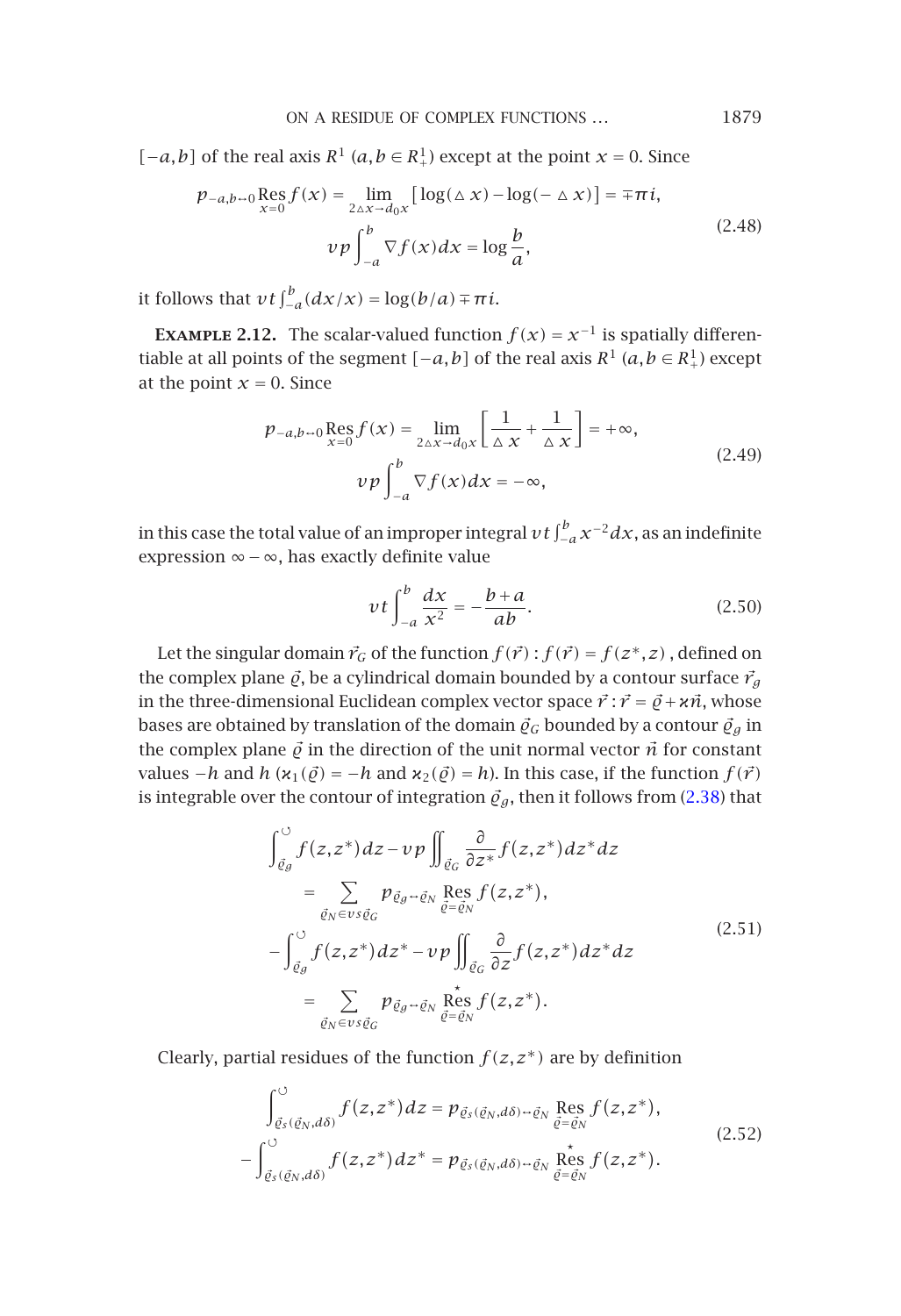1880 BRANKO SARIĆ

**DEFINITION 2.13.** The function  $f(\vec{r})$  is a regular-analytic function on the domain  $\vec{\varrho}_G$  in the complex plane  $\vec{\varrho}$ , which is a regular domain of  $f(\vec{r})$ , if and only if a function  $f(\vec{\varrho}) = f(z, z^*)$ , at any point  $\vec{\varrho}_N$  of  $\vec{\varrho}_G$ , satisfies one of the conditions  $\{(\partial/\partial z^*)f(z,z^*)\}_{\bar{g}_N} = 0$  or  $\{(\partial/\partial z)f(z,z^*)\}_{\bar{g}_N} = 0.$ 

**DEFINITION 2.14.** The function  $f(\vec{r})$  is a singular-analytic function on the domain  $\vec{\varrho}_G$  in the complex plane  $\vec{\varrho}$ , which is a singular domain of  $f(\vec{r})$ , if and only if a function  $f(\vec{q}) = f(z, z^*)$ , at any point  $\vec{q}_N$  of  $\vec{q}_G$ , satisfies one of the conditions:  $\{(\partial/\partial z^*) f(z, z^*)\}_{\partial N} = 0$  or  $\{(\partial/\partial z) f(z, z^*)\}_{\partial N} = 0$ .

For a complex vector-valued function  $\vec{F}(\vec{\varrho}) = P(\vec{\varrho})\vec{w}_1 + Q(\vec{\varrho})\vec{w}_2$  defined on the two-dimensional Euclidean complex vector space  $\vec{\varrho}$ , whose components  $P(\vec{q})$  and  $Q(\vec{q})$  are integrable functions over a contour of integration  $\vec{q}_g$  bounding a singular domain  $\vec{\varrho}_G$  of  $\vec{F}(\vec{\varrho})$ ,

$$
\int_{\vec{\varrho}_{g}}^{\circ} \left[ \vec{F}(\vec{\varrho}) \times d\vec{\varrho} \right] \cdot \vec{n} - \nu p \iint_{\vec{\varrho}_{G}} \left[ \nabla \cdot \vec{F}(\vec{\varrho}) \right] (d\vec{\sigma} \cdot \vec{n})
$$
\n
$$
= \sum_{\vec{\varrho}_{N} \in \nu s \vec{\varrho}_{G}} p_{\vec{\varrho}_{g} \to \vec{\varrho}_{N}} \operatorname{Res}_{\vec{\varrho} = \vec{\varrho}_{N}} \vec{F}(\vec{\varrho}),
$$
\n
$$
\int_{\vec{\varrho}_{g}}^{\circ} \vec{F}(\vec{\varrho}) \cdot d\vec{\varrho} - \nu p \iint_{\vec{\varrho}_{G}} \vec{n} \cdot \left[ \nabla \times \vec{F}(\vec{\varrho}) \right] (d\vec{\sigma} \cdot \vec{n})
$$
\n
$$
= \sum_{\vec{\varrho}_{N} \in \nu s \vec{\varrho}_{G}} p_{\vec{\varrho}_{g} \to \vec{\varrho}_{N}} \operatorname{Res}_{\vec{\varrho} = \vec{\varrho}_{N}} \vec{F}(\vec{\varrho}).
$$
\n(2.53)

In this case

Res 
$$
\vec{F}(\vec{\varrho}) = \text{Res}_{\vec{\varrho} = \vec{\varrho}_N} P(z, z^*) + \text{Res}_{\vec{\varrho} = \vec{\varrho}_N} Q(z, z^*),
$$
  
\nRes  $\vec{F}(\vec{\varrho}) = \text{Res}_{\vec{\varrho} = \vec{\varrho}_N} Q(z, z^*) - \text{Res}_{\vec{\varrho} = \vec{\varrho}_N} P(z, z^*).$  (2.54)

**EXAMPLE 2.15.** A domain  $\vec{\varrho}_{G_{\delta}} = {\vec{\varrho} : a \ge |\vec{\varrho}| \ge \delta}; (\delta, a) \in R^1_+}$  of the complex plane  $\vec{\varrho}$  is a regular domain of the function  $(z, z^*) \mapsto (1/2) \log(zz^*)$ . Taking into account the fact that  $(1/2)\log(zz^*) = (1/2)\ln(x^2 + y^2)$ , it follows from the result of the well-known Green-Riemann theorem that

$$
\int_{\vec{\varrho}_a}^{\infty} \log(zz^*) dz - \int_{\vec{\varrho}_\delta}^{\infty} \log(zz^*) dz
$$
  
\n
$$
= 2i \iint_{\vec{\varrho}_a} \frac{x + iy}{x^2 + y^2} dx dy,
$$
  
\n
$$
- \int_{\vec{\varrho}_a}^{\infty} \log(zz^*) dz^* + \int_{\vec{\varrho}_\delta}^{\infty} \log(zz^*) dz^*
$$
  
\n
$$
= 2i \iint_{\vec{\varrho}_{G_\delta}} \frac{x - iy}{x^2 + y^2} dx dy.
$$
\n(2.55)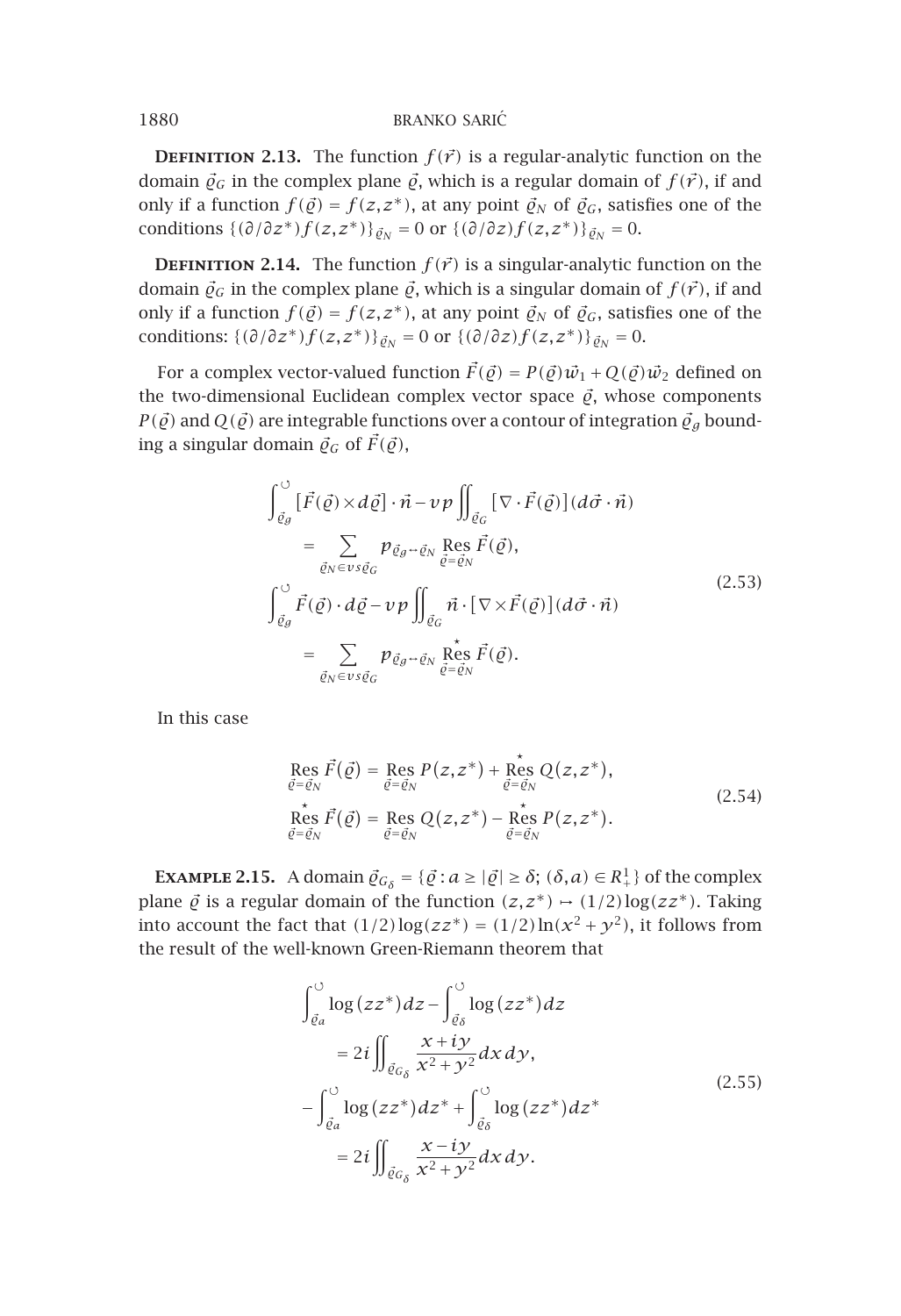Similarly, as  $(1/2)$ log $(z/z^*)$  = *i* arctan $(y/x)$ , then

$$
\int_{\vec{\varrho}_{a}}^{\vec{\varrho}_{B}\vec{\varrho}_{A}} \log \frac{z}{z^{*}} dz + \int_{\vec{\varrho}_{1}}^{\vec{\varrho}_{C}} \log \frac{z}{z^{*}} dz + \int_{\vec{\varrho}_{\delta}}^{\vec{\varrho}_{C}} \log \frac{z}{z^{*}} dz + \int_{\vec{\varrho}_{2}}^{\vec{\varrho}_{A}} \log \frac{z}{z^{*}} dz
$$
\n
$$
= -2i \iint_{\vec{\varrho}_{G_{\delta}} \backslash \rhd \vec{\varrho}_{G_{\delta}}} \frac{x + iy}{x^{2} + y^{2}} dx dy, \qquad (2.56)
$$
\n
$$
\int_{\vec{\varrho}_{a}}^{\vec{\varrho}_{B}\vec{\varrho}_{A}} \log \frac{z}{z^{*}} dz^{*} + \int_{\vec{\varrho}_{1}}^{\vec{\varrho}_{C}} \log \frac{z}{z^{*}} dz^{*} + \int_{\vec{\varrho}_{\delta}}^{\vec{\varrho}_{C}\vec{\varrho}_{D}} \log \frac{z}{z^{*}} dz^{*} + \int_{\vec{\varrho}_{2}}^{\vec{\varrho}_{A}} \log \frac{z}{z^{*}} dz^{*}
$$
\n
$$
= -2i \iint_{\vec{\varrho}_{G_{\delta}} \backslash \rhd \vec{\varrho}_{G_{\delta}}} \frac{x - iy}{x^{2} + y^{2}} dx dy, \qquad (2.54)
$$

where the domain  $\vec{\varrho}_{G_{\delta}} \setminus \rho \vec{\varrho}_{G_{\delta}}$  is a part of the domain  $\vec{\varrho}_{G_{\delta}}$  bounded by parts of circular contours of integration  $\vec{\varrho}_a$  and  $\vec{\varrho}_\delta$  bounding  $\vec{\varrho}_{G_\delta}$  also by segments of straight lines  $\vec{Q}_k$  of  $\vec{Q}$ :  $\vec{Q}_k = {\{\vec{Q} : \vec{Q} = |\vec{Q}| \vec{Q}_{ok} \ (\varphi = \varphi_k)\}}$  ( $k = 1, 2$ ). The points  $\vec{Q}_A$ ,  $\vec{Q}_B$ ,  $\vec{Q}_C$ , and  $\vec{Q}_D$  are obtained by an intersection of circular contours of integration  $\vec{\varrho}_a$  and  $\vec{\varrho}_\delta$  with directions  $\vec{\varrho}_k$ .

For arbitrary chosen angular values  $\varphi_k$ , when  $\varphi_1 \rightarrow \pi$  and  $\varphi_2 \rightarrow -\pi$ , it follows that

$$
\int_{\vec{\varrho}_a}^{\infty} \log \frac{z}{z^*} dz - \int_{\vec{\varrho}_\delta}^{\infty} \log \frac{z}{z^*} dz + \int_{\vec{\varrho}_k}^{\infty} \log \frac{z}{z^*} dz
$$
  
\n
$$
= -2i \iint_{\vec{\varrho}_G} \frac{x + iy}{x^2 + y^2} dx dy,
$$
  
\n
$$
\int_{\vec{\varrho}_a}^{\infty} \log \frac{z}{z^*} dz^* - \int_{\vec{\varrho}_\delta}^{\infty} \log \frac{z}{z^*} dz^* + \int_{\vec{\varrho}_k}^{\infty} \log \frac{z}{z^*} dz^*
$$
  
\n
$$
= -2i \iint_{\vec{\varrho}_G} \frac{x - iy}{x^2 + y^2} dx dy.
$$
\n(2.57)

In other words, the scalar-valued function  $z \mapsto \log z$ :

$$
\log z = \frac{1}{2} \left[ \log \left( z z^* \right) + \log \frac{z}{z^*} \right] \tag{2.58}
$$

is a singular-analytic one on the domain  $\vec{\varrho}_g = {\vec{g} : |\vec{\varrho}| \le a}$  in the complex plane  $\vec{\varrho}$ , more precisely

$$
\int_{\vec{\varrho}_a}^{\infty} \log z \, dz + \int_{\vec{\varrho}_k}^{\infty} \log z \, dz = \lim_{\delta \to 0^+} \int_{\vec{\varrho}_\delta}^{\infty} \log z \, dz,
$$
\n
$$
- \int_{\vec{\varrho}_a}^{\infty} \log z \, dz^* - v \, p \iint_{\vec{\varrho}_g} \frac{1}{z} dz \, dz^* - \int_{\vec{\varrho}_k}^{\infty} \log z \, dz^* = - \lim_{\delta \to 0^+} \int_{\vec{\varrho}_\delta}^{\infty} \log z \, dz^*.
$$
\n(2.59)